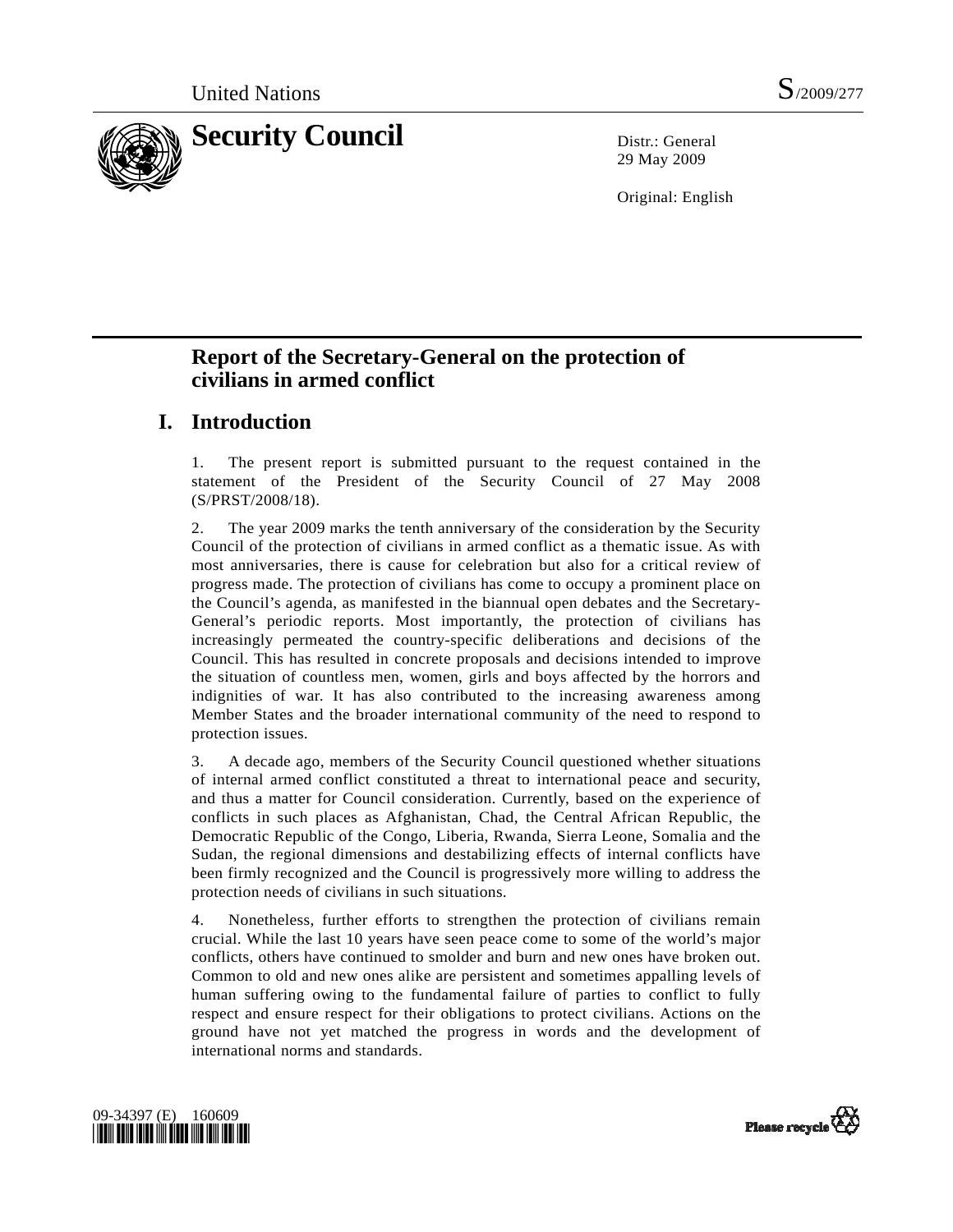5. This is a failure that demands a reinvigorated commitment by the Security Council, Member States and the United Nations to the protection of civilians and to the promotion of respect for the principles of international humanitarian law, human rights law and refugee law on which the concept is founded. In practical terms, it requires determined action to meet the five core challenges outlined in the present report: enhancing compliance by parties to conflict with international law, in particular in the conduct of hostilities; enhancing compliance with the law by non-State armed groups; enhancing protection through more effective and better resourced peacekeeping and other relevant missions; enhancing humanitarian access; and enhancing accountability for violations of the law.

# **II. A decade of protection of civilians**

6. On 12 February 1999, at the end of its first debate on the protection of civilians, the Security Council adopted a presidential statement expressing grave concern at the growing civilian toll of conflict (S/PRST/1999/6). It noted that civilians account for the vast majority of casualties and are increasingly directly targeted by combatants.

7. The statement also acknowledged the relevance of the issue to the Security Council. Noting that large-scale human suffering is both a consequence of and a contributing factor to instability and further conflict, and bearing in mind its primary responsibility for the maintenance of international peace and security, the Council affirmed the need for the international community to assist and protect civilians affected by conflict.

### **A. Ten years of normative progress**

8. In the aforementioned statement of February 1999, the President, on behalf of the Security Council, requested my predecessor to submit a report with recommendations for improving the protection of civilians. To date, the Council has considered six such reports. These have raised a range of issues, reflecting the fact that improving the protection of civilians is not a purely humanitarian task; rather, it is a task that requires focus and action in the peacekeeping, human rights, rule of law, political, security, development and disarmament fields. The reports have also underlined the fact that improving the protection of individuals and communities is not a substitute for political processes aimed at preventing or ending conflict and building sustainable peace.

9. The six reports contain over 100 recommendations that address such issues as the ratification of international instruments, protection of specific groups, humanitarian access, sexual violence, impunity, small arms and the role of peacekeeping missions and regional organizations. Several of these issues were reflected in landmark Security Council resolutions on the protection of civilians (1265 (1999), 1296 (2000), 1674 (2006) and 1738 (2006)) as well as, albeit inconsistently, in an increasing number of situation-specific resolutions and peacekeeping mandates.

10. Some of these issues have been addressed also in the Security Council's work on women, peace and security and on children and armed conflict. In particular,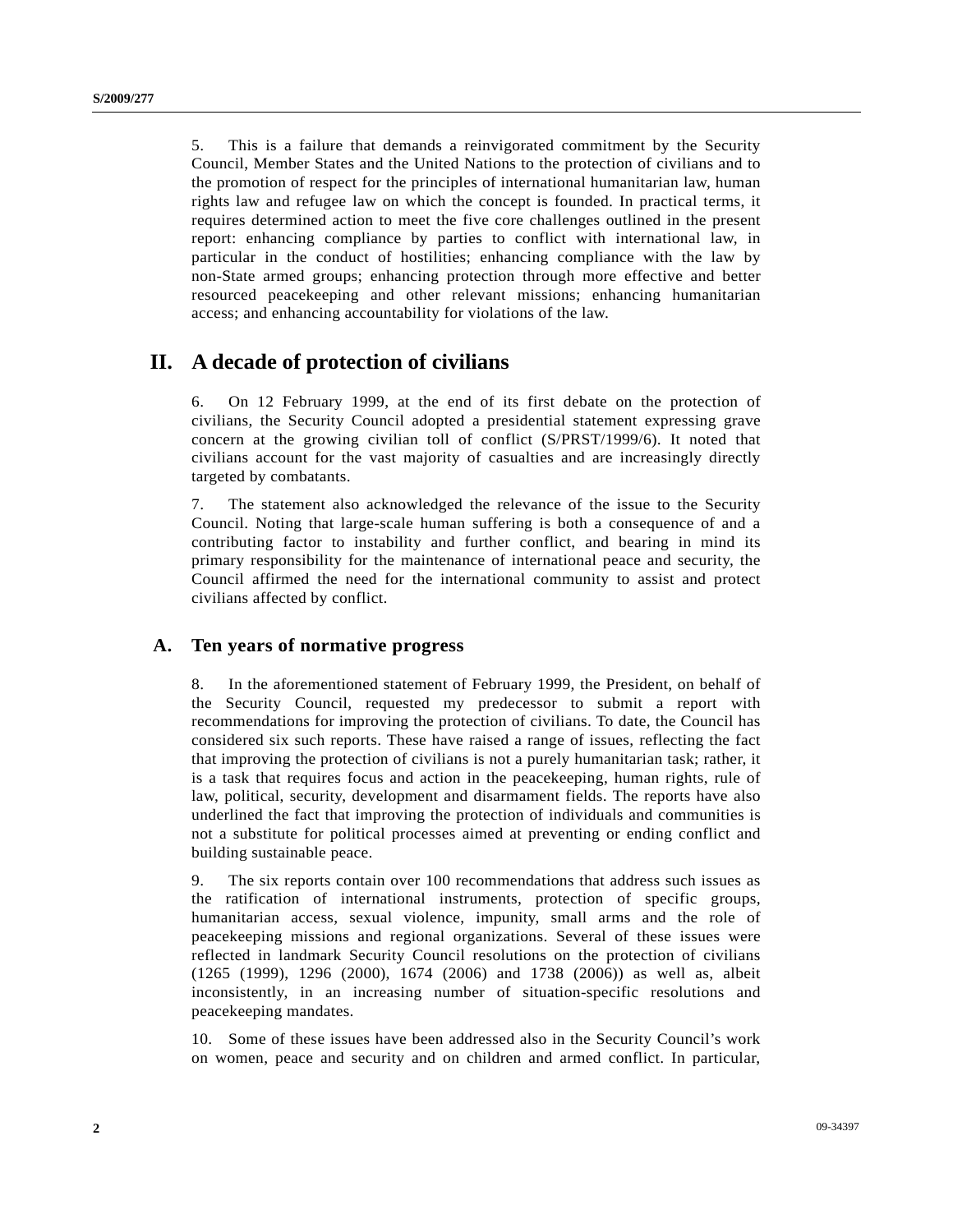resolution 1820 (2008) signalled the Council's strengthened commitment to address sexual violence in conflict. The adoption of resolution 1612 (2005), the establishment of the Working Group on Children and Armed Conflict, and the work of my Special Representative on this issue, as well as the efforts of mandated agencies, their partners and the child protection components of peacekeeping missions, have all contributed to important advances in enhancing protection for children affected by conflict.

11. The Security Council has also adopted eight presidential statements on the protection of civilians. The annex to the most recent of these (S/PRST/2009/1) contains the third version of the aide-memoire adopted by the Council on the protection of civilians in armed conflict, which identifies key protection concerns in contemporary conflicts and, based on past practice, actions which the Council could take to respond.

12. Also in January, the Security Council Expert Group on the Protection of Civilians, whose establishment I recommended in my last report (S/2007/643) to mainstream protection into the Council's actions, was convened for the first time to discuss the situation in Côte d'Ivoire, before the renewal of the mandate of the United Nations peacekeeping operation in that country. It has since met two more times, in advance of the renewal of the mandates of the United Nations Assistance Mission in Afghanistan (UNAMA) and the United Nations Mission in the Sudan, and has contributed to further reflecting protection concerns in the respective Council resolutions.

13. The Expert Group provides an important forum for the Office for the Coordination of Humanitarian Affairs to informally brief the Security Council on behalf of the humanitarian community, with a view to ensuring that protection concerns are identified and addressed in the Council's resolutions and actions on specific situations. I would urge that the Council make extensive use of the Expert Group and, through it, give practical relevance to the aide-memoire and the wealth of experience and best practice developed over the last 10 years.

### **B. Enhancing protection on the ground**

14. While such developments are an essential starting point, they are of limited value if they do not translate into concrete improvements in the protection of civilians on the ground, or contribute to efforts to this end by the various United Nations and other humanitarian and human rights organizations. The inclusion of protection activities in the mandates of peacekeeping missions, beginning with the United Nations Mission in Sierra Leone in 1999, is among the most significant of Security Council actions to this end. The requirements for the adequate implementation of such mandates are further discussed in section III of the present report.

15. Also within the peacekeeping context, the Security Council has taken important steps to improve protection for specific groups. Women and children were identified in the first Secretary-General's report as requiring special protection measures. These included ensuring that their needs are addressed by peacekeeping missions which, in turn, contributed to the deployment of gender and child protection advisers in several missions, reinforcing the work of mandated humanitarian agencies in the respective fields. Of particular note was the Council's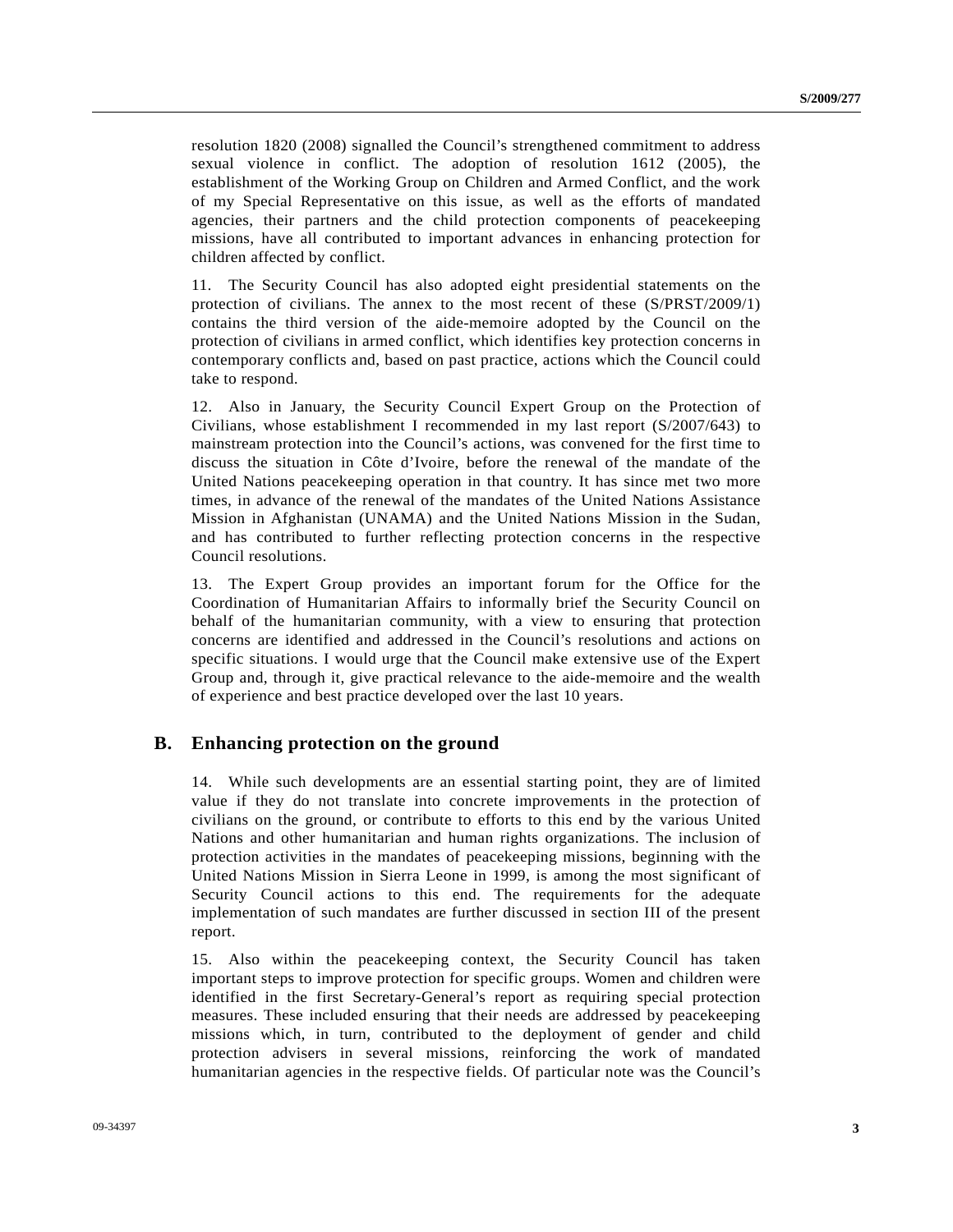request, contained in its resolution 1794 (2007), that the United Nations Organization Mission in the Democratic Republic of the Congo (MONUC) pursue a Mission-wide strategy to address sexual violence. In March 2009, United Nations actors and their national and international partners finalized a comprehensive strategy to combat sexual violence. The strategy is crucial and warrants support from all concerned. Similar strategies should be developed in other contexts where sexual violence is widespread.

16. In addition to women and children, the Security Council has sought to enhance protection for refugees and internally displaced persons by mandating peacekeeping missions to protect camps and sites from armed attacks and to maintain their civilian and humanitarian character by supporting the disarmament and separation of combatants. The Council's endorsement of the Détachement intégré de sécurité to protect camps in Chad (resolution 1778 (2007)), following training by the United Nations Mission in the Central African Republic and Chad (MINURCAT), is noteworthy in this regard. Day and night patrols have been conducted since October 2008 and, as of April 2009, 81 individuals suspected of serious crimes have been arrested.

17. The Security Council has also promoted durable solutions for refugees and displaced persons that are safe, voluntary and dignified. Peacekeeping missions have been mandated to support the return of refugees and displaced persons, notably through the creation of secure environments and restoration of the rule of law. In Kosovo and Timor-Leste this contributed to the establishment of mechanisms to address housing, land and property issues. As noted in my last report, such issues are critical to safe return as they often lie at the origins of, or result from, conflict and are inextricably linked to achieving peace and preventing future violence. Greater efforts are needed by the Council and the international community at large to address housing, land and property issues on a consistent basis in peace agreements, operational programmes and through the establishment of appropriate restitution mechanisms. I would urge the Council to revisit the corresponding recommendations in my last report.

18. The Security Council should also place greater emphasis on preventing displacement in situations of conflict. The latest figures reveal that 26 million persons are currently internally displaced as a result of conflict, in addition to the approximately 11 million refugees who have crossed borders in search of safety. In its resolution 1674 (2006), the Council recalls the prohibition of forcible displacement under circumstances that violate international humanitarian law. More needs to be done to implement this prohibition, and to prevent the conditions that lead to displacement and the misery and degradation that follow. To this end, rapid and pre-emptive action by peacekeeping missions in areas of imminent displacement could significantly contribute to preventing the deterioration of conditions so that civilians are not forced or obliged to flee.

19. The Security Council has also called upon parties to conflict to end attacks against journalists. The International News Safety Institute reports that 29 journalists were killed while reporting on conflicts in 2008. I would recall the need, expressed in resolution 1738 (2006), for States and other parties to conflict to prevent such attacks and prosecute those responsible.

20. Further efforts to enhance protection on the ground are apparent in the application of targeted measures by the Security Council. For example, in its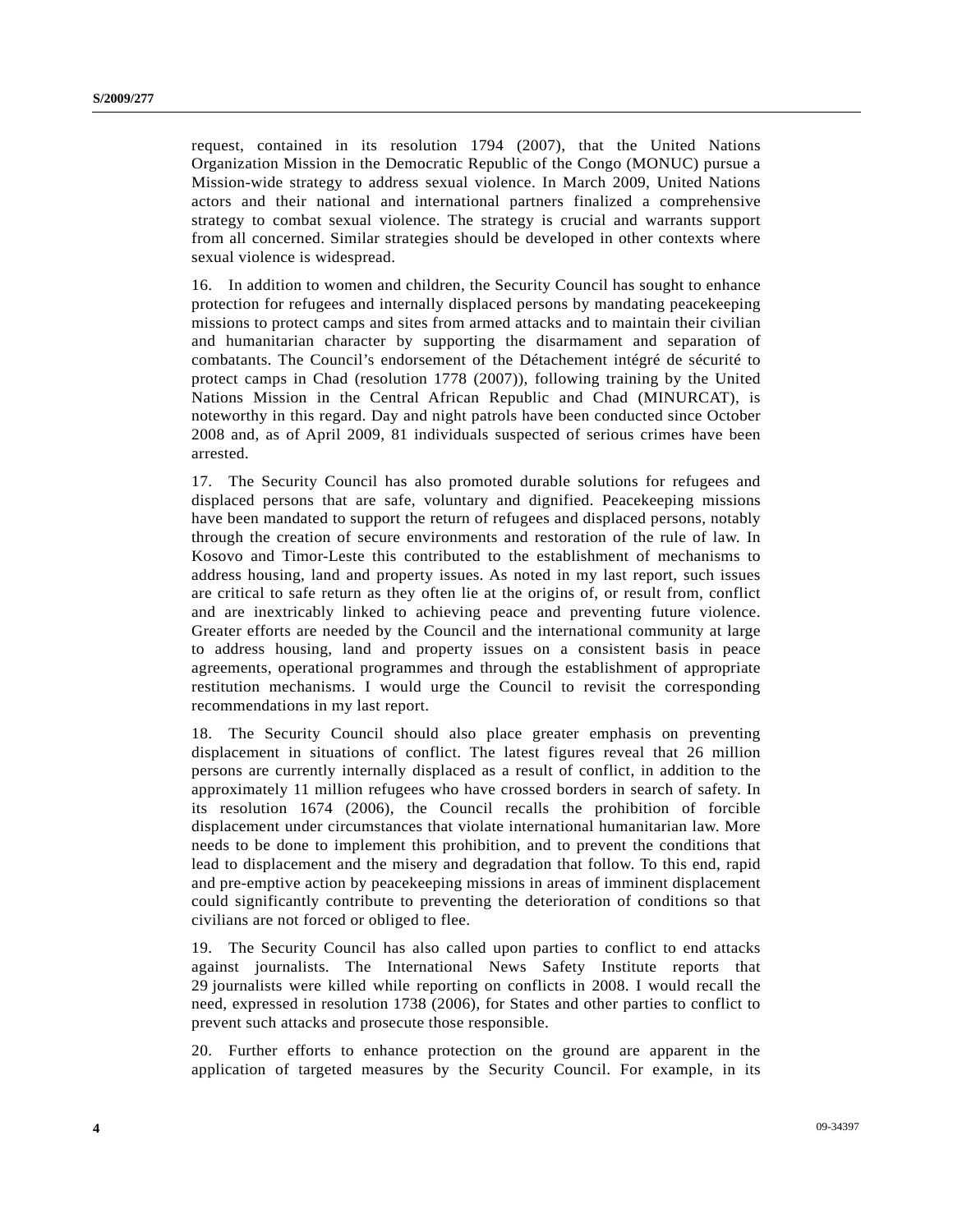resolutions 1572 (2004) and 1591 (2005), on Côte d'Ivoire and the Sudan, respectively, the Council called upon Member States to impose travel bans and asset freezes against persons responsible for human rights and humanitarian law violations. While several individuals have been listed on these grounds, implementation of the measures against them has been limited. This is regrettable given the importance of targeted measures as a response to and possible deterrent against violations. Member States should urgently take the steps necessary to fully implement the relevant resolutions.

21. The Security Council has also imposed arms embargoes in relation to several conflicts in order to stem the availability of arms and the human suffering resulting from their use, albeit with mixed results. In its resolution 1612 (2005), the Council urged Member States to control the illicit trade of small arms to parties that do not respect international law relating to the protection of children. While this is an important step to enhance the protection of children, it is necessary to take a broader approach involving similar measures against parties that do not respect international law relating to the protection of civilians more generally.

22. In addition to controls on the illicit trade in small arms, I would draw attention to continuing efforts to agree on international standards for the import, export and transfer of conventional arms. The absence of such standards contributes significantly to conflict and undermines the safety and security of civilians. In particular, I urge Member States participating in the open-ended working group on an arms trade treaty to ensure that respect for international humanitarian law and human rights law are among the criteria for assessing arms transfer decisions.

### **C. The enduring need to strengthen further the protection of civilians**

23. Significant though they are, for all the reports, resolutions and actions of the last decade, the situation that confronts civilians in current conflicts is depressingly similar to that which prevailed in 1999. Civilians still account for the vast majority of casualties and continue to be targeted and subjected to indiscriminate attacks and other violations by parties to conflict. Ten years on, there remains an enduring need for the Security Council and Member States to strengthen further the protection of civilians. Moreover, as the tragic events in Sri Lanka demonstrate, even conflicts that are not perceived by all Council members to have implications for international peace and security could have a dramatic impact on civilians and may warrant Council attention.

24. The need to strengthen protection further lies, in part, in the changing nature of conflict in the last 10 years. The proliferation and fragmentation of non-State armed groups has contributed to the increasingly asymmetric nature of conflict in places such as Afghanistan, Iraq, Pakistan and Somalia. This has had a profoundly negative impact on civilians, as armed groups have sought to overcome their military inferiority by using strategies that flagrantly violate international law, including attacks against civilians and the use of civilians to shield military objectives. The risks for civilians are further heightened as militarily superior parties, in fighting an enemy that is often difficult, if not impossible, to identify, respond with methods and means of warfare that may violate the principles of distinction and proportionality, of which civilians again bear the brunt.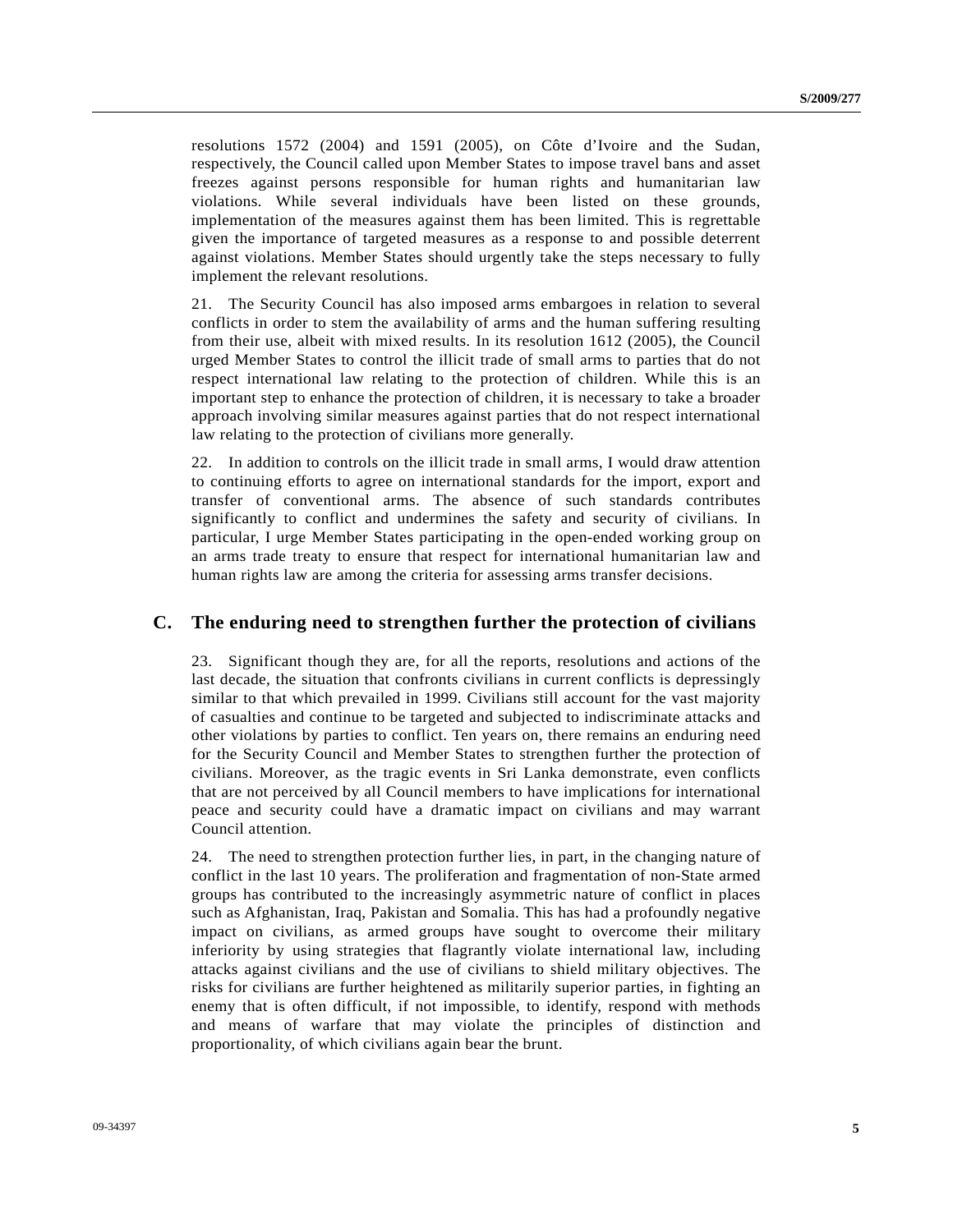25. In a number of conflicts, we have seen increased reliance on private military and security companies, with sometimes fatal consequences for civilians. In this connection, I welcome the understanding reached among 17 States in September 2008 on the Montreux Document (S/2008/636, annex). It is an initiative of the Government of Switzerland and the International Committee of the Red Cross (ICRC) that clarifies international law as it relates to such companies operating in conflict and may serve as a basis for national regulation.

## **III. The five core challenges**

26. Ultimately, the enduring need to strengthen the protection of civilians stems from the fundamental, and equally enduring, failure of parties to conflict to comply fully with their legal obligations to protect civilians. It is a failure that demands reinvigorated commitment and determined action so as to meet the following core challenges: enhancing compliance with international law; enhancing compliance by non-State armed groups; enhancing protection through more effective and better resourced United Nations peacekeeping and other relevant missions; enhancing humanitarian access; and enhancing accountability for violations.

### **A. Enhancing compliance**

27. A defining feature of most, if not all, contemporary conflicts is the failure of the parties to respect and ensure respect for their legal obligations to protect civilians and spare them from the effects of hostilities. All violations are of concern and initiatives are being pursued, both within and outside the United Nations, to prevent and better respond to such issues as sexual violence and forced recruitment. The focus of the present report, however, is on improving compliance with international humanitarian law in the conduct of hostilities. The failure of parties to conflict in this respect leads not only to the death and injury of hundreds of civilians in conflicts every week, but also to the displacement of thousands more forced to flee from attacks and the destruction of their homes, communities and livelihoods into an existence marked by the heightened risk of further violations as well as all the suffering and psychological anguish.

28. Constant care must be taken to spare the civilian population from the effects of hostilities. This requires, inter alia, strict compliance by parties to conflict with international humanitarian law and, in particular, the principles of distinction and proportionality, and the requirement to take all feasible precautions in attack and defence. Under no circumstances do violations of these rules by one party to a conflict justify violations by others.

29. For those launching attacks, this includes doing everything feasible to verify that the objectives to be attacked are neither civilians nor civilian objects and refraining from indiscriminate attacks, including those that may be expected to cause incidental civilian casualties which would be excessive in relation to the concrete and direct military advantage anticipated from that specific attack. For those in defence, it means removing civilians and civilian objects from the vicinity of military objectives and avoiding locating military objectives within or near densely populated areas. It also means not using the presence, or ordering the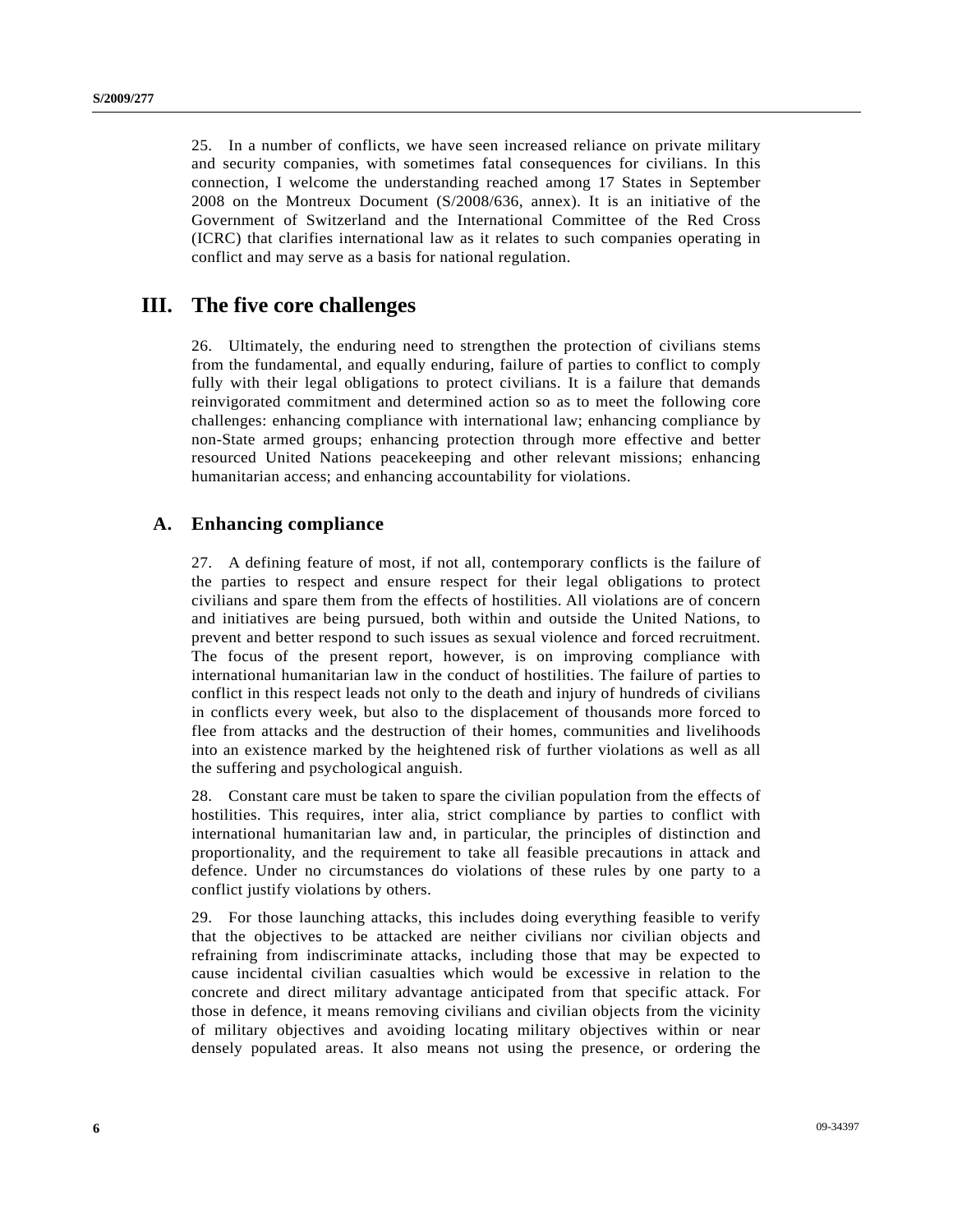movement, of civilians to render areas immune from military operations or to shield military objectives from attack.

30. Disturbingly, violation of these rules appears almost commonplace. The intensification of fighting in the Vanni region of Sri Lanka, for example, was reportedly marked by the repeated use of heavy weapons by Sri Lankan armed forces in attacks on areas containing large numbers of civilians, including the so-called "no-fire zones", with reports of multiple strikes on medical facilities. Combined with the refusal of the Liberation Tigers of Tamil Eelam to allow civilians within its control to seek safety in an attempt to render areas immune from attack and to seek military and propaganda advantage, the consequences for civilians were catastrophic. Thousands were killed and wounded and their plight further compounded by extremely limited access to medical and other assistance.

31. The Israeli offensive in Gaza earlier this year resulted in high numbers of casualties, in particular among children, and the extensive destruction of, and damage to, homes, schools, including those run by the United Nations, and civilian infrastructure, raising extremely grave concerns as to Israel's compliance with international humanitarian law. Concerns also existed as to whether the civilian population was used to render areas immune from attack, as Hamas militants allegedly used residential buildings as bases from which to launch attacks against Israeli forces. Reports also indicate the possible use of schools and hospitals by Hamas militants to shield themselves and their weapons from attack.

32. In Afghanistan, according to UNAMA, over 1,100 civilians were killed during 2008 in attacks by anti-Government elements, including suicide attacks and attacks on educational facilities, teaching staff and students, in particular females. In addition, over 800 civilians were reportedly killed or injured in air strikes, search operations and force protection incidents involving national and international armed forces. Air strikes alone accounted for over 550 civilian casualties. I welcome the efforts made by the International Security Assistance Force and other international forces to minimize the risk of civilian casualties. However, I would emphasize the need for continued robust action in this regard, including the continuous review of tactics and procedures and the conduct of after-action reviews. I would also urge that air strikes and other incidents causing the death or injury of civilians or damage to civilian property be promptly investigated, adequate and timely information provided on the outcome of investigations and condolence payments made to those affected.

33. I would remind all parties to conflict of their obligations scrupulously to respect and ensure respect for the relevant rules. I would also urge them to consider practical steps that could be taken to spare civilians from the effects of hostilities, a process that may in some situations benefit from more discussion with local populations and their leaders, civilian authorities, civil society or humanitarian actors.

34. In Afghanistan, for example, wherever possible, alternatives to air strikes as a means of warfare must be further pursued. To minimize civilian casualties resulting from attacks targeting national and international forces, military facilities should not be located in, and military convoys should avoid wherever possible transiting through, civilian areas. In this connection, I would urge the development of strict guidance concerning the escalation of the use of armed force in the context of force protection incidents.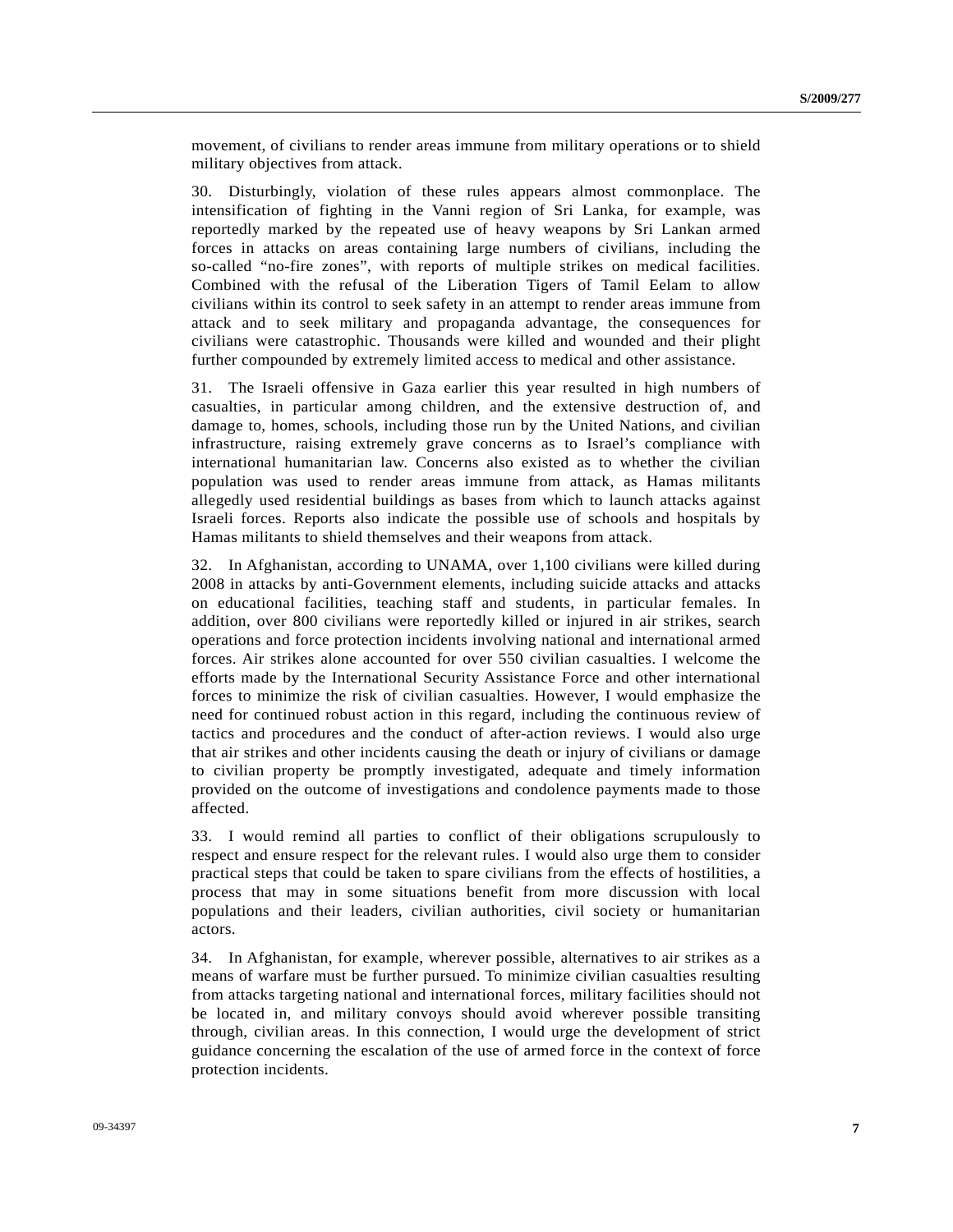35. The choice of weapons is critical in minimizing and reducing the impact of hostilities on civilians. My last report highlighted efforts to address the humanitarian impact of cluster munitions. Since then we have seen much needed and commendable progress, with the adoption last year of the Convention on Cluster Munitions. Significant progress is evident also in reducing the number of victims of anti-personnel mines, following the entry into force in 1999 of the Convention on the Prohibition of the Use, Stockpiling, Production and Transfer of Anti-Personnel Mines and on Their Destruction. I strongly urge all States that have not yet done so to ratify both Conventions without delay.

36. While such progress in relation to cluster munitions and anti-personnel mines is welcome, I am increasingly concerned at the humanitarian impact of explosive weapons, in particular when used in densely populated areas. As demonstrated by this year's hostilities in Sri Lanka and Israel's campaign in Gaza, the use in densely populated environments of explosive weapons that have so-called "area effect" inevitably has an indiscriminate and severe humanitarian impact. First, in terms of the risk to civilians caught in the blast radius or killed or injured by damaged and collapsed buildings. Secondly, in terms of damage to infrastructure vital to the wellbeing of the civilian population, such as water and sanitation systems. I urge Member States, in consultation with relevant United Nations and other actors, to consider this issue further. I would also call upon States that have not yet done so to ratify Protocol V to the Convention on Certain Conventional Weapons with a view to addressing, in a timely and effective manner, the serious humanitarian problems caused by explosive remnants of war.

37. The Security Council also has a critical role in promoting systematic compliance with the law. In particular, the Council should:

 (a) Use all available opportunities to condemn violations, without exception, and remind parties of, and demand compliance with, their obligations;

 (b) Publicly threaten and, if necessary, apply targeted measures against the leadership of parties that consistently defy the demands of the Security Council and routinely violate their obligations to respect civilians;

 (c) Systematically request reports on violations and consider mandating commissions of inquiry to examine situations where concerns exist regarding serious violations of international humanitarian law and human rights law, including with a view to identifying those responsible and prosecuting them at the national level, or referring the situation to the International Criminal Court.

### **B. Enhancing compliance by non-State armed groups**

38. Together with the increased prevalence of non-international armed conflicts, pitting States against non-State armed groups, or two or more such groups against each other, a common feature of contemporary conflicts is the proliferation and fragmentation of such groups. They encompass a range of identities, motivations and varying degrees of willingness to observe international humanitarian law and human rights standards.

39. Armed groups are bound by international humanitarian law and must refrain from committing acts that would impair the enjoyment of human rights. For some groups, attacks and the commission of other violations against civilians are deliberate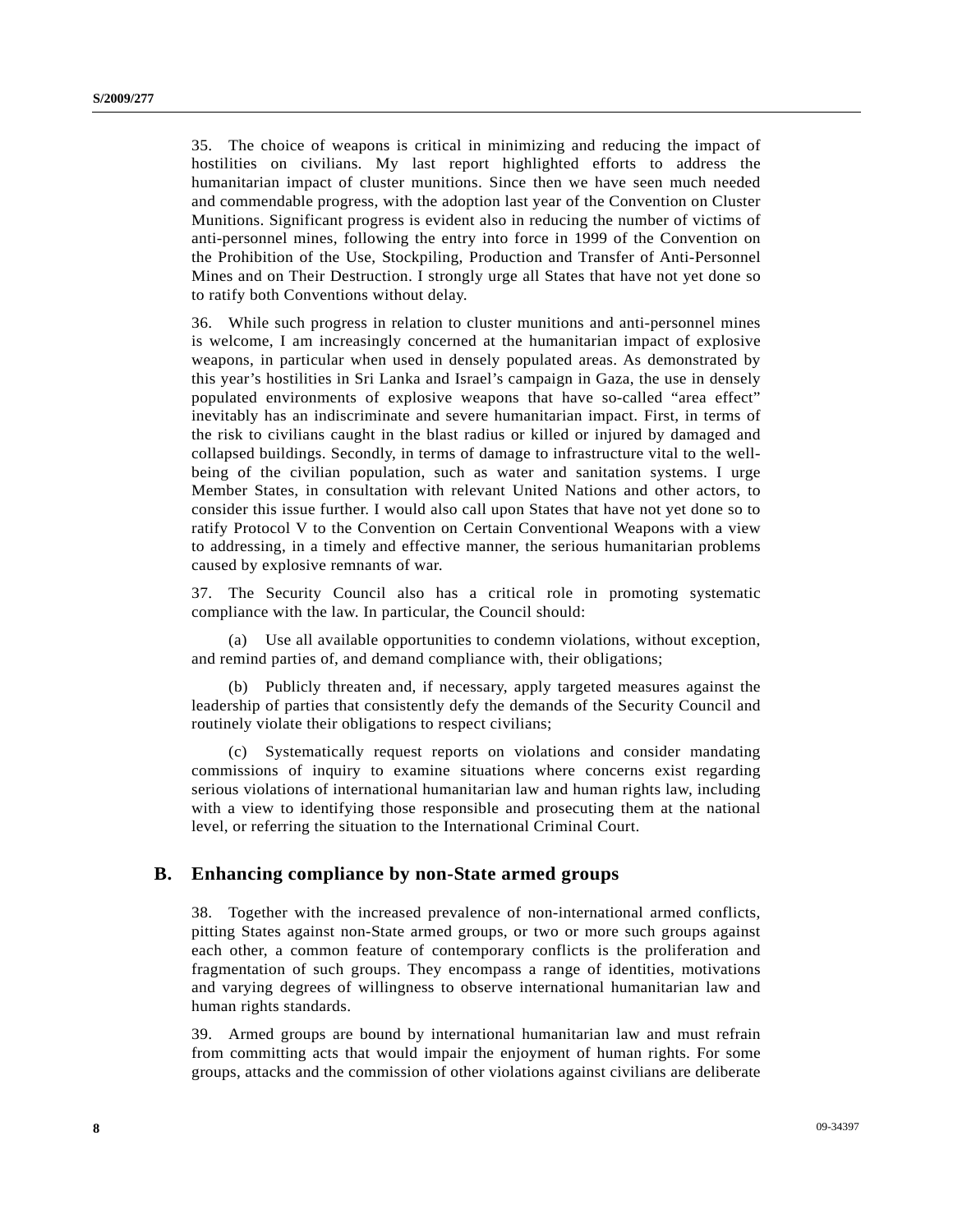strategies, intended to maximize casualties and destabilize societies. Others may be less inclined to attack civilians deliberately, but their actions still have an adverse impact on the safety and security of civilians. We need urgently to develop a comprehensive approach towards improving compliance by all these groups with the law, encompassing actions that range from engagement to enforcement.

40. As stated in common article 3 of the Geneva Conventions and in Additional Protocol II thereto, the application of international humanitarian law does not affect the legal status of non-State parties to a conflict. In order to spare civilians the effects of hostilities, obtain access to those in need and ensure that aid workers can operate safely, humanitarian actors must have consistent and sustained dialogue with all parties to conflict, State and non-State. Moreover, while engagement with non-State armed groups will not always result in improved protection, the absence of systematic engagement will almost certainly mean more, not fewer, civilian casualties in current conflicts.

41. The extensive experience of ICRC in working with armed groups, as well as that of United Nations actors and various non-governmental organizations, has demonstrated the possible benefits of dialogue on protection. Engagement can take the form of dissemination and training on international humanitarian law and human rights law standards. The incentives for armed groups to comply with the law should be emphasized, including increased likelihood of reciprocal respect for the law by opposing parties.

42. Bearing in mind that armed groups have legal obligations, engagement may be based around the conclusion of codes of conduct, unilateral declarations and special agreements, as envisaged under international humanitarian law, through which groups expressly commit themselves to comply with their obligations or undertake commitments that go above and beyond what are required by the law. Such instruments have been concluded in a number of contexts, including in Colombia, Liberia, Nepal, the Philippines, Sierra Leone, Sri Lanka, the Sudan and the former Yugoslavia. Their conclusion can send a clear signal to the groups' members and lead to the establishment of appropriate internal disciplinary measures. They also provide an important basis for follow-up interventions. It is, however, critically important that such tools and the commitments and principles therein are incorporated into instructions and communicated to the groups' members.

43. Other initiatives include those of my Special Representative on Children and Armed Conflict with respect to ending the recruitment and use of children by armed groups. Another specific and successful example is the Geneva Call Deed of Commitment, which seeks to end the use of anti-personnel mines by armed groups. To date, 38 groups have signed the Deed and have, for the most part, refrained from using anti-personnel mines, cooperated in mine action in areas under their control and destroyed stockpiles.

44. Member States can themselves promote compliance by armed groups. Members of such groups have little legal incentive to comply with international humanitarian law if they are likely to face domestic criminal prosecution for their mere participation in a non-international armed conflict, regardless of whether they respect the law or not. Granting amnesty for merely participating in hostilities, though not in respect of any war crimes and serious violations of human rights law which may have been committed, as envisaged in Additional Protocol II to the Geneva Conventions, may in some circumstances help provide the necessary incentive.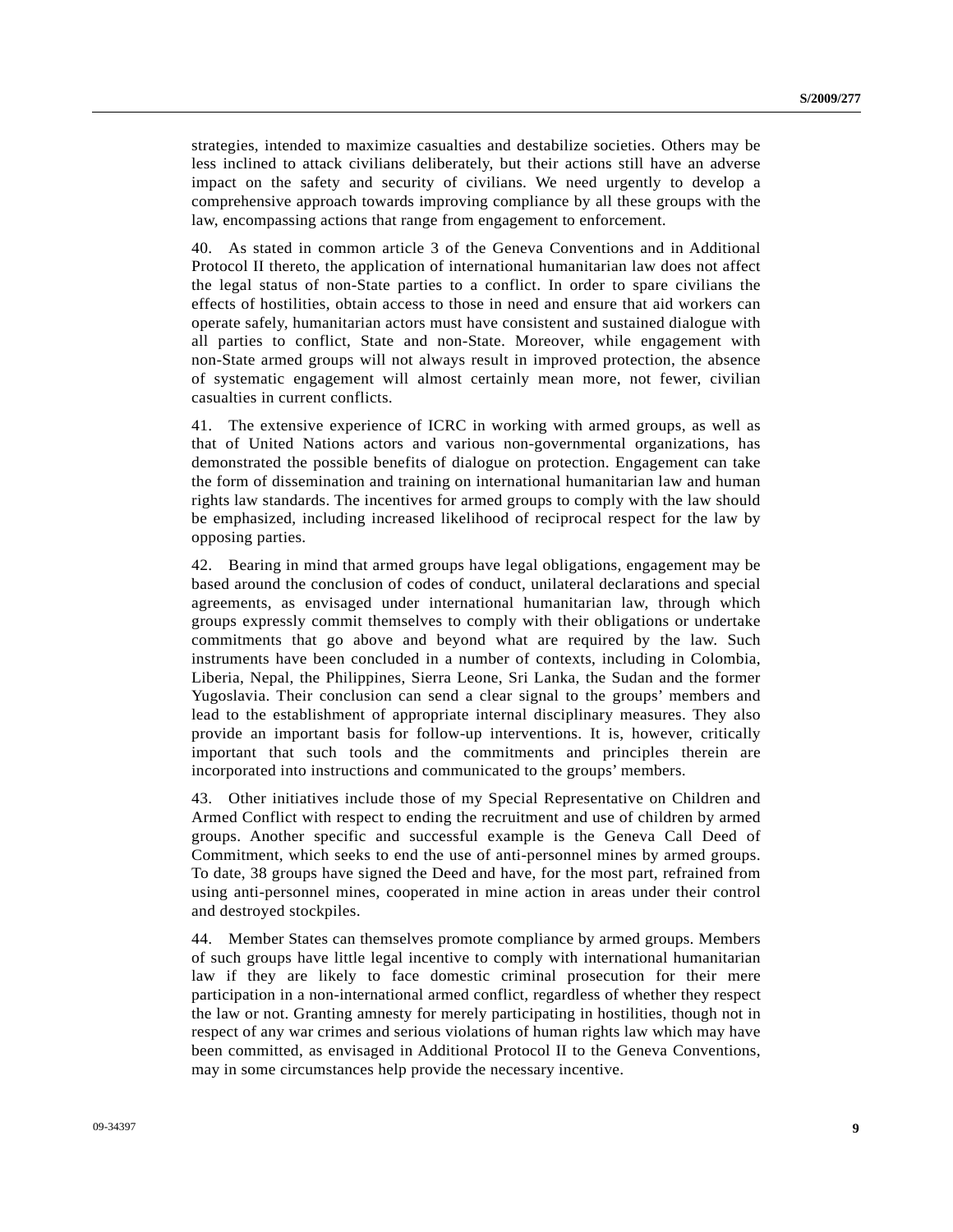45. At the absolute minimum, it is critical that Member States support, or at least do not impede, efforts by humanitarian organizations to engage armed groups in order to seek improved protection for civilians — even those groups that are proscribed in some national legislation. Engagement through training or the conclusion of special agreements can provide entry points for dialogue on more specific concerns, such as humanitarian access, protection of humanitarian workers and sexual violence. Of particular relevance to the Security Council, such dialogue can also in some instances contribute to confidence-building between parties which can lead, in time, to the cessation of hostilities and the restoration of peace and security.

46. There will be times when engagement proves futile. However, it should not be dismissed out of hand. Armed groups are not monoliths. They have entry points, such as through the local population, and members who may be more predisposed to engagement. However, when such efforts fail, alternatives must be considered, including the application of the measures outlined in paragraph 37 above, namely systematic condemnation of violations committed by armed groups and demands for compliance together with the application of targeted measures.

47. As a first step towards developing a more comprehensive approach to armed groups, it may be useful to convene an Arria formula meeting to discuss the experience of United Nations and non-governmental actors in working with armed groups and to identify additional measures that the Security Council and Member States could take to improve compliance.

## **C. Protection of civilians and United Nations peacekeeping and other relevant missions**

48. The inclusion of protection activities within the mandates of United Nations peacekeeping missions and other relevant missions has been a significant development in the efforts of the Security Council to improve protection on the ground. The protection roles assigned to these missions include ensuring physical protection, in particular for those under imminent threat of physical danger, assisting in the creation of conditions conducive to the voluntary, safe and dignified return of refugees and internally displaced persons, ensuring the protection of humanitarian personnel and facilitating the provision of assistance, ensuring child protection and addressing sexual violence.

49. The very presence of a peacekeeping operation will usually help to dampen any residual conflict and deter the escalation of violence, including against civilians. This role in assisting the host authorities to provide a safe and secure environment is perhaps the single largest contribution that these missions can make to protection. In recent years, from Sierra Leone to Liberia to Burundi and beyond, peacekeeping operations have made lasting contributions to the safety and security of civilian populations. Much more needs to be done, however, in responding to situations where conflict re-emerges, or threatens to re-emerge, and in understanding the full range of options available to missions and the capacities required to better implement mandates to protect civilians.

50. An independent study, commissioned by the Office for the Coordination of Humanitarian Affairs and the Department of Peacekeeping Operations, to be completed in the summer of 2009, will provide a detailed analysis of the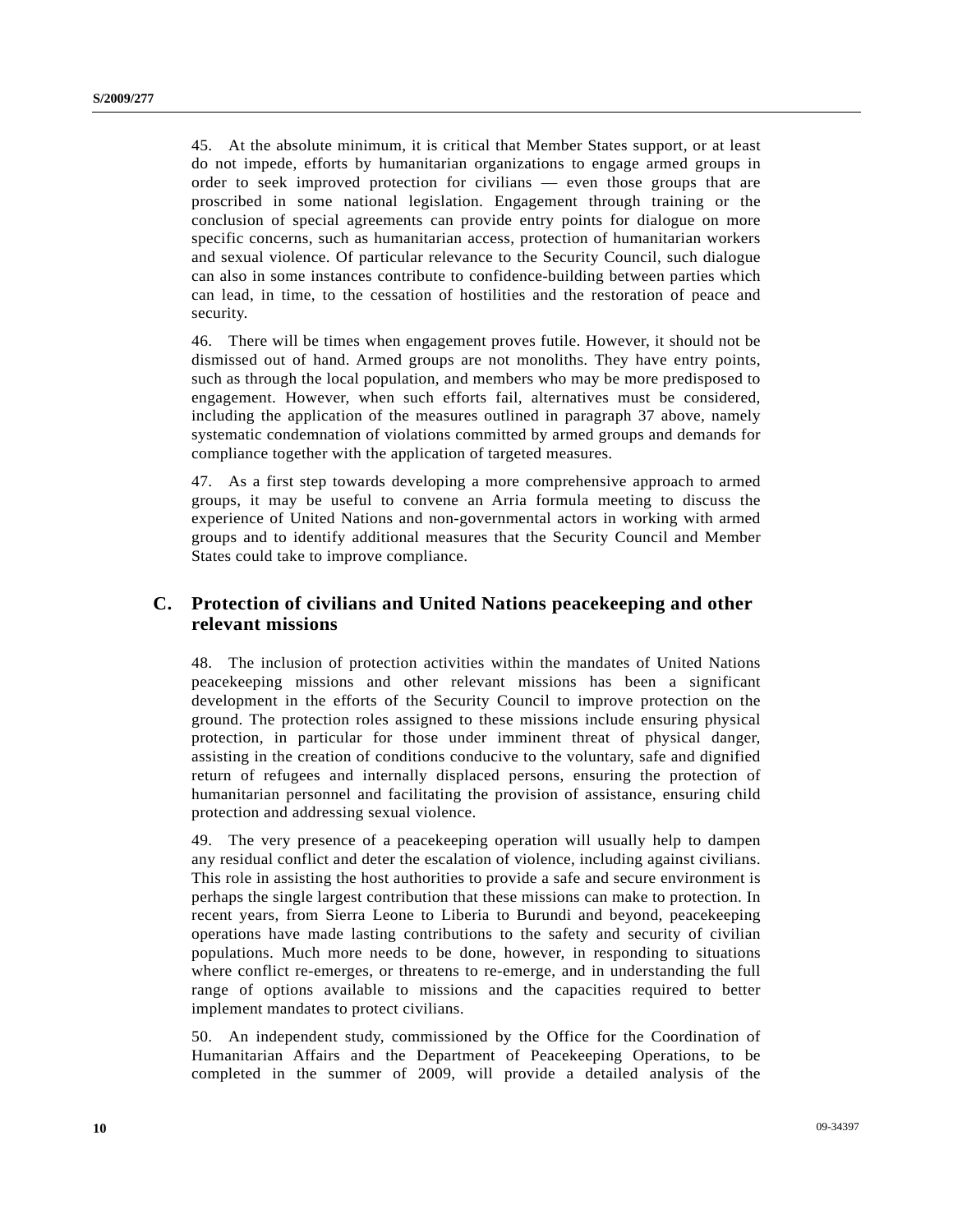implementation of such mandates and recommendations for improving their impact. The findings of the study will be shared with the Security Council in due course. In the meantime, a number of issues bear highlighting.

51. In its resolution 1674 (2006) the Security Council states its intention to ensure that mandates include clear guidelines as to what missions can and should do to protect civilians. Such clear direction from the Council would be welcome and, ideally, would be informed by a realistic assessment of what is possible based on consultations with the Secretariat, troop and police contributors and other stakeholders. Currently, there remains a disconnect between mandates, intentions, expectations, interpretations and real implementation capacity.

52. This means that the "protection of civilians" mandate in peacekeeping missions remains largely undefined as both a military task and as a mission-wide task. Each mission interprets its protection mandate as best it can in its specific context. Some missions, such as the African Union-United Nations Hybrid Operation in Darfur (UNAMID) and MONUC, have developed force directives or mission-wide guidance to this end. Of course, heads of missions and force commanders must have latitude to interpret the mandate in light of their specific circumstances. However, this should take place within a broader policy framework that includes clear direction as to possible courses of action, including in situations where the armed forces of the host State are themselves perpetrating violations against civilians, as well as indicative tasks and the necessary capabilities for their implementation.

53. Protection of civilians is not a military task alone. All components of a mission, including police, humanitarian affairs, human rights, child protection, mine action, gender, political and civil affairs, public information, rule of law and security sector reform, can and must contribute to discharging the mission's protection mandate. To this end, more missions are beginning to develop inclusive mission-specific protection strategies and plans of action, in consultation with Special Representatives of the Secretary-General, Force Commanders, humanitarian country teams, the host Government and communities. This is a welcome development and all missions should be encouraged to develop such inclusive strategies, establishing priorities, actions and clear roles and responsibilities.

54. Resolution 1674 (2006) also sets forth the intention of the Security Council to ensure that the protection of civilians is prioritized in decisions concerning the use of "available capacity and resources" in the implementation of mission mandates. While the development of the above-mentioned strategies will help the prioritization and resource allocation effort, this also points to another important issue: ensuring that the "available capacity and resources" are appropriate for the task at hand and are made available in a timely manner. This is particularly important in volatile situations in which peacekeeping missions must operate with robust rules of engagement.

55. In elaborating protection mandates, strategies and plans of action, it is essential that all actors remain mindful of the constraints faced by peacekeeping operations in identifying adequate resources, capacities and capabilities to meet the mandated tasks. The popular and political expectations of what peacekeeping operations can achieve must be calibrated against the resources available to the mission and against the political, geographical and operational context.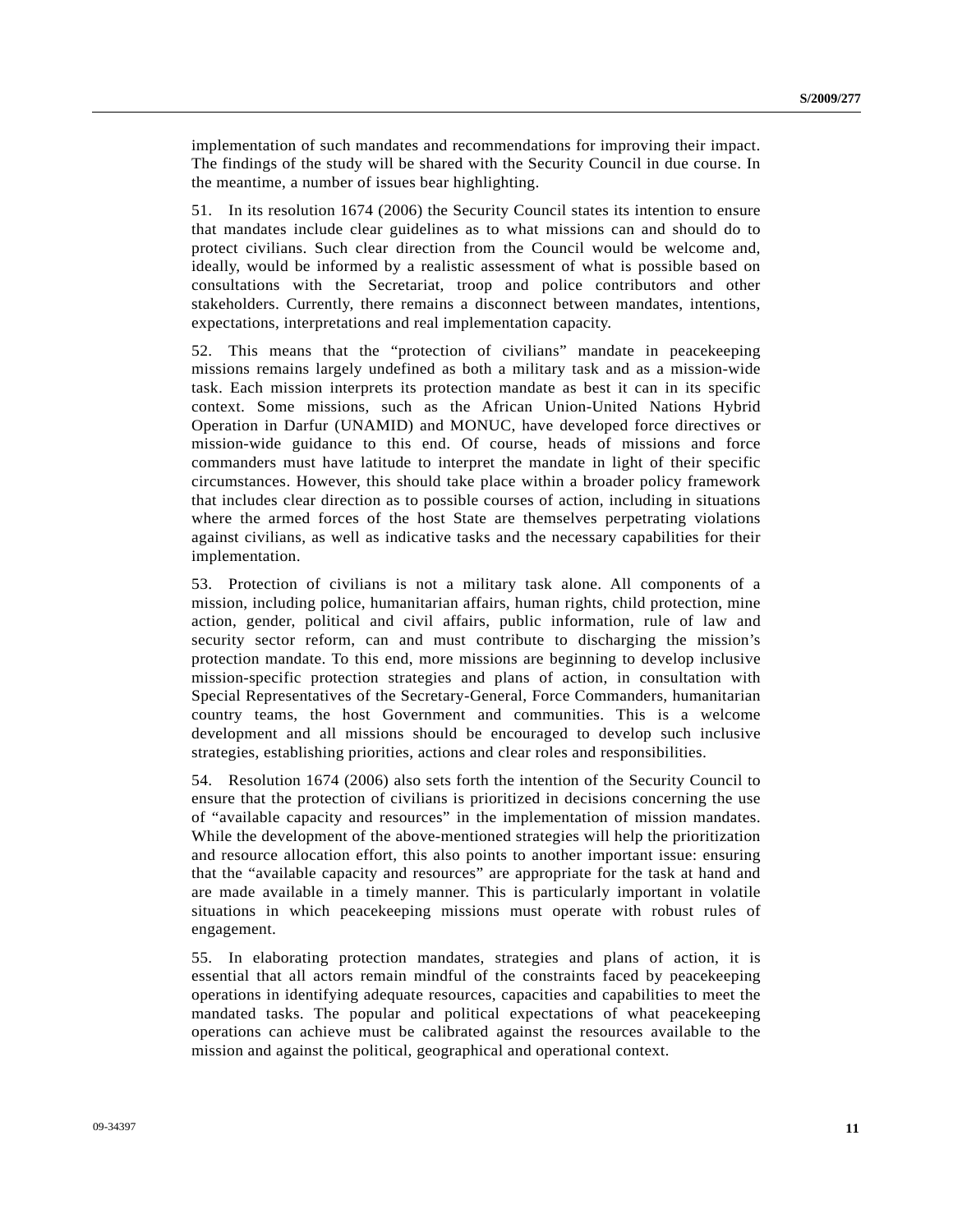56. In Darfur, for example, despite the intolerable situation confronting the civilian population (further aggravated by the recent expulsions and subsequent reduction in the presence of several major non-governmental organizations), as of 31 March 2009, the total strength of UNAMID military personnel stood at 13,134, that is, 67 per cent of its mandated strength. Many of the personnel are the engineers and logisticians required to establish and support the Mission, not infantry and other mobile capabilities. The strength of its police personnel stood at 2,478, that is, 38 per cent of its mandated strength. UNAMID thus remains severely constrained in its ability to conduct protection-related operations.

57. But it is not simply a question of having the right personnel, with the right skills, on the ground in sufficient numbers. Having the right equipment (for example, air mobility and night vision equipment), the right training for all mission personnel in how to deliver more effective protection and the ability to use the personnel that are on the ground tactically are all absolutely crucial.

### **D. Humanitarian access**

58. Access is the fundamental prerequisite for humanitarian action (see annex). Under international humanitarian law, parties to conflict must protect and meet the basic needs of persons within their control. In situations where they are unwilling or unable to do so, humanitarian actors have an important subsidiary role to play. In such circumstances, parties should agree to relief operations that are humanitarian and impartial in character and conducted without any adverse distinction, and must allow and facilitate rapid and unimpeded passage of relief consignments, equipment and personnel. In its resolution 46/182, the General Assembly called upon States whose populations are in need of humanitarian assistance to facilitate the work of intergovernmental and non-governmental organizations in implementing such assistance "for which access to victims is essential". The Security Council has also underlined the need for all parties concerned, including non-State actors and neighbouring States, to cooperate fully with the United Nations in providing safe, timely and unimpeded access to civilians in armed conflict.

59. In response to calls from members of the Security Council for better analysis, monitoring and response to access restrictions, an annex has been included to the present report. As detailed in the annex, access is increasingly unsafe in many places, frequently delayed and often impeded, leaving millions of vulnerable people deprived of life-saving assistance. Constraints on access should have consequences for those who impose them, not merely for those who suffer from them. The Council has an important role to play in ensuring an environment that is conducive to facilitating access to those in need. More specifically, key findings suggest that the Council should:

 (a) Consistently condemn and call for the immediate removal of impediments to humanitarian access that violate international humanitarian law;

 (b) Call for strict compliance by parties to conflict and third States with their obligations to allow and facilitate the rapid and unimpeded passage of relief consignments, equipment and personnel, and encourage States to promote respect for humanitarian principles;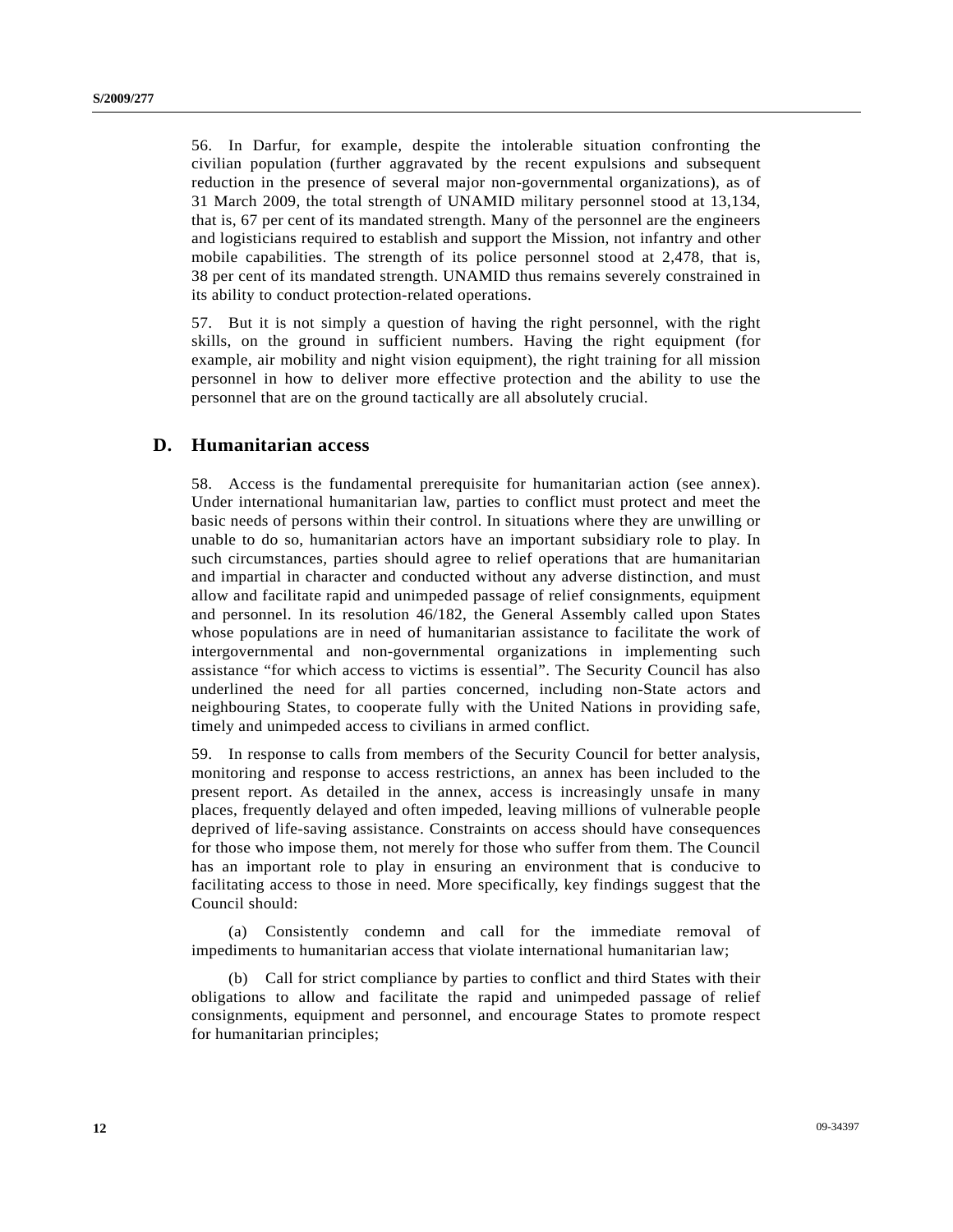(c) Call upon parties to conflict to allow safe passage for civilians seeking to flee zones of fighting;

 (d) Call upon parties to conflict to agree to the temporary suspension of hostilities and implement days of tranquillity in order to enable relief actions by humanitarian actors;

 (e) Call upon parties to conflict to cooperate with humanitarian organizations in the establishment of de-conflicting arrangements in order to facilitate the delivery of assistance during hostilities;

Call upon relevant parties to conclude and implement agreements so as to expedite the deployment of humanitarian personnel and assets. Negotiations could be assisted by the development of a standard moratorium on visa requirements, work and travel permits, and on customs duties and import restrictions on humanitarian goods and equipment;

 (g) Mandate United Nations peacekeeping and other relevant missions, where appropriate and as requested, to assist in creating conditions conducive to safe, timely and unimpeded humanitarian action;

 (h) Apply targeted measures against individuals obstructing access to, or the distribution of, humanitarian assistance;

 (i) Refer grave and prolonged instances of the wilful impediment of relief supplies to the International Criminal Court.

60. Considering the frequency and gravity of attacks and other violations against humanitarian workers, as detailed in the annex, the Security Council is urged to:

 (a) Consistently condemn and call for the immediate cessation of all acts of violence and other forms of harassment deliberately targeting humanitarian workers;

 (b) Call for strict compliance by parties to conflict with international humanitarian law, including the duty to respect and protect relief personnel and installations, material, units and vehicles involved in humanitarian assistance;

 (c) Call upon States affected by armed conflict to assist in creating conditions conducive to safe, timely and unimpeded humanitarian action;

 (d) Call upon Member States that have not done so to ratify and implement the Convention on the Safety of United Nations and Associated Personnel and its Optional Protocol;

 (e) Apply targeted measures against individuals responsible for attacks against humanitarian workers and assets;

 (f) Refer grave instances of attacks against humanitarian workers to the International Criminal Court.

#### **E. Enhancing accountability**

61. Integral to the foregoing challenges is the need to ensure accountability for violations of international humanitarian law and human rights law, both for individual perpetrators and for parties to conflict. In many conflicts, it is to a large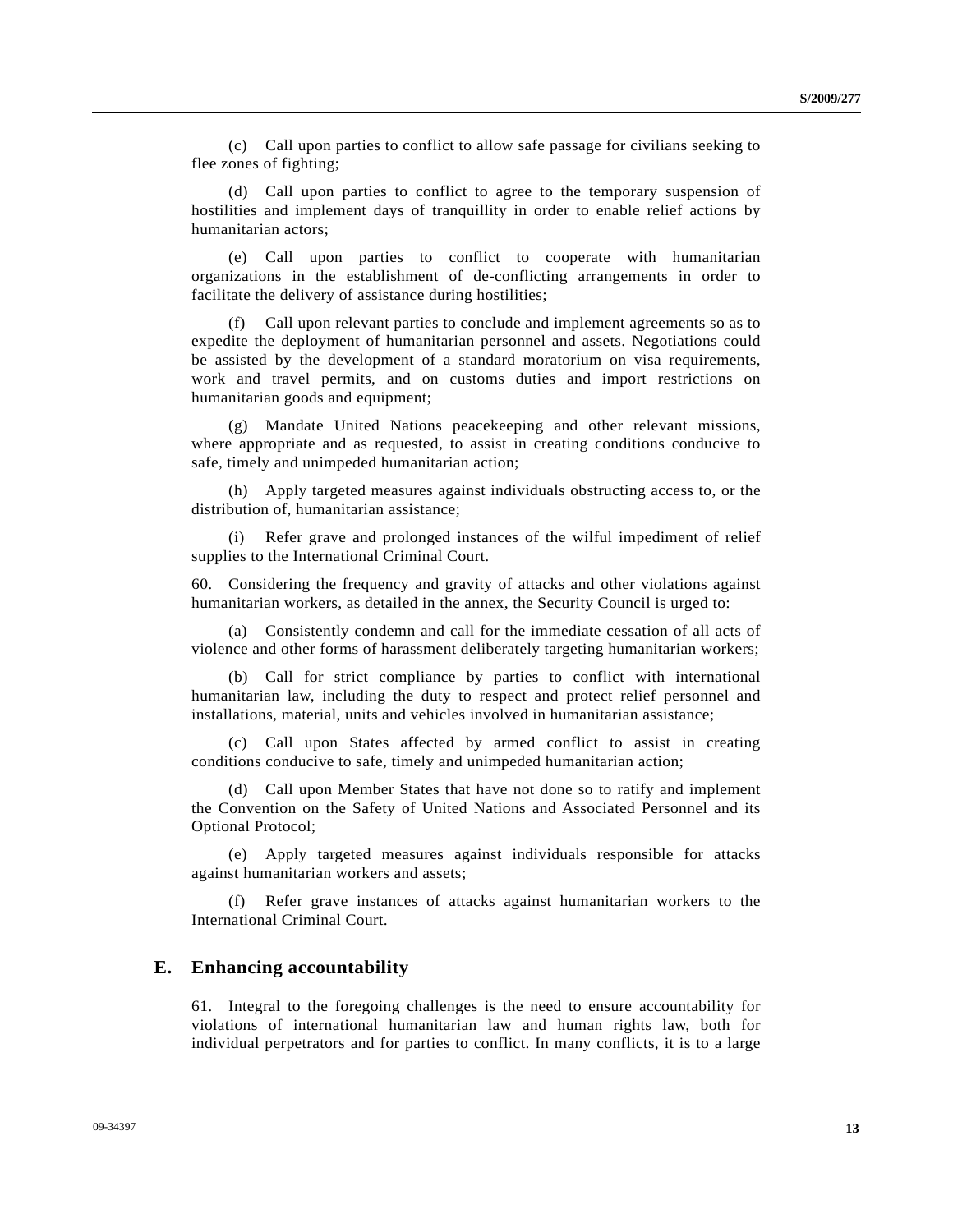degree the absence of accountability and, worse still, the lack in many instances of any expectation thereof, that allows violations to thrive.

62. In its resolution 1674 (2006), the Security Council reaffirmed that ending impunity is essential if a society in conflict or recovering from conflict is to come to terms with past violations and prevent their recurrence. The Council also drew attention to the range of possible justice and reconciliation mechanisms, including national, international and "mixed" criminal courts and tribunals, and truth and reconciliation commissions, noting that such mechanisms can promote not only individual criminal responsibility for serious crimes, but also peace, truth, reconciliation and the rights of victims. In addition to supporting the restoration of the rule of law in general, the Council should call for and support security sector reform and transitional justice mechanisms, as appropriate, including by mandating peacekeeping and other relevant missions accordingly.

63. Importantly, resolution 1674 (2006) emphasizes the responsibility of States to prosecute those suspected of genocide, crimes against humanity and war crimes. The Security Council itself has set important examples by establishing the International Tribunals for the former Yugoslavia and for Rwanda, in 1993 and 1994, respectively, and requesting the establishment in 2004 of the International Commission of Inquiry on Darfur followed, on the basis of the Commission's findings, by the referral of the situation to the International Criminal Court. However, States and other parties to conflict, as appropriate, must follow the Council's lead and do more to exercise their responsibilities to ensure accountability and, in so doing, deter further violations. Moreover, ensuring accountability at the national level, rather than resorting to such international mechanisms as the International Criminal Court, would help to alleviate some of the tensions that are perceived to exist between the pursuit of justice, on the one hand, and the pursuit of peace, on the other.

64. In terms of steps at the national level, the removal in October 2008 of 25 members of the Colombian armed forces for failures relating to alleged enforced disappearances, as well as prosecutions this year in the United States of America of military personnel accused of war crimes in Iraq, are instructive of the type of national-level actions that need to be pursued. It is imperative that we move beyond such isolated examples and take concrete steps at the national level to instil, in particular among combatants, a genuine expectation of accountability in war.

65. In particular, Member States, as well as non-State parties to conflict, as appropriate, should:

 (a) Provide training to combatants on international humanitarian law and human rights law, including refresher training;

 (b) Issue manuals, orders and instructions setting out their obligations and ensure the availability of legal advisers to inform commanders on the application of the law;

 (c) Ensure that orders and instructions are observed by establishing effective disciplinary procedures, central to which must be strict adherence to the principle of command responsibility.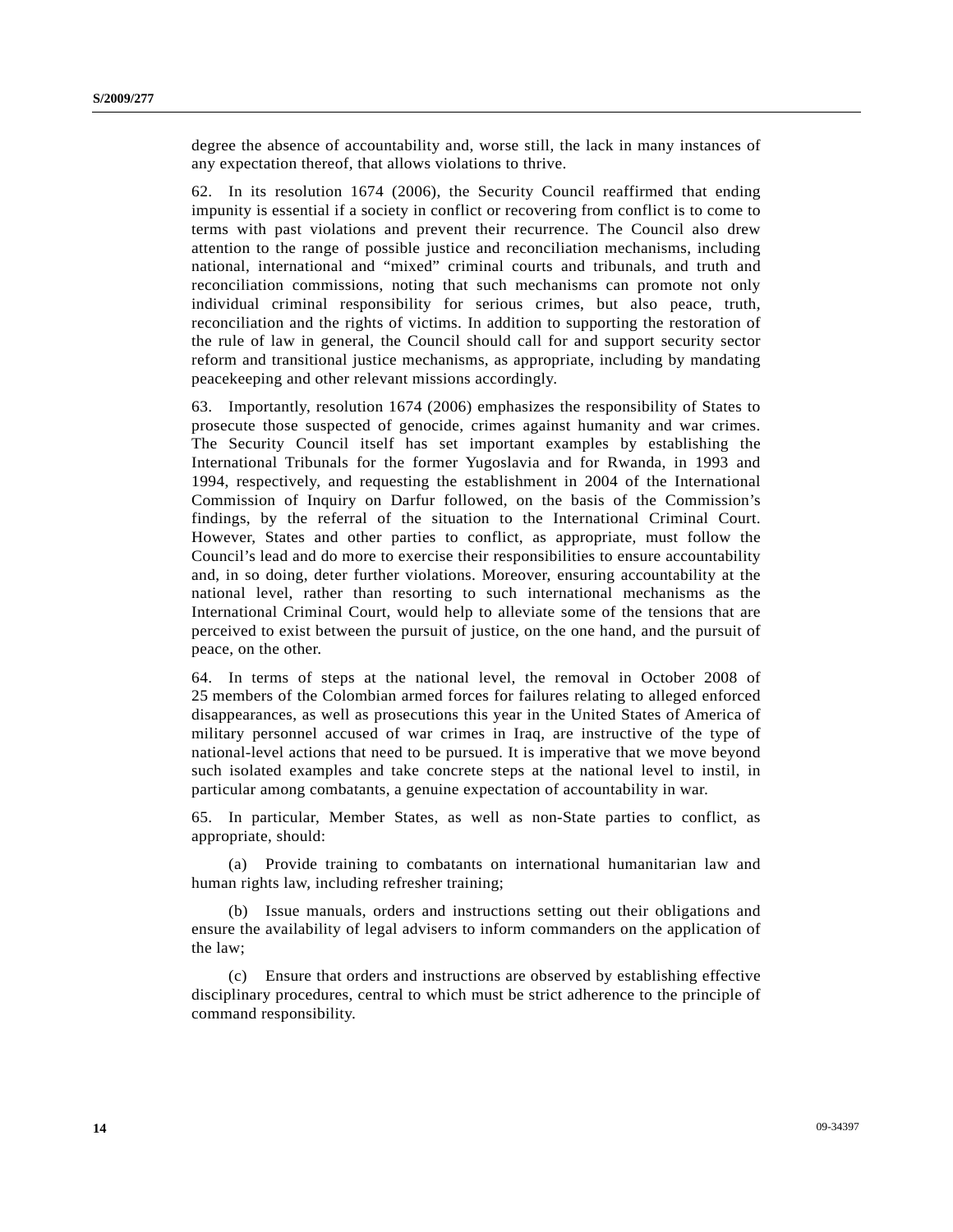66. If it is not already the case, Member States should, in addition:

 (a) Adopt national legislation for the prosecution of persons suspected of genocide, crimes against humanity, war crimes and other serious violations of human rights law;

 (b) Search for and, on the basis of universal jurisdiction, prosecute persons suspected of grave breaches of international humanitarian law and serious violations of human rights law, or extradite them;

(c) Ratify the statute of the International Criminal Court without delay;

 (d) Cooperate fully with the International Criminal Court and similar mechanisms.

67. For its part, the Security Council is urged to:

 (a) Insist that Member States cooperate fully with the International Criminal Court and similar mechanisms;

(b) Enforce such cooperation, as necessary, through targeted measures;

 (c) Systematically request reports on violations and consider mandating commissions of inquiry to examine situations where concerns exist about serious violations of international humanitarian law and human rights law, including with a view to identifying those responsible and their being held accountable at the national level, or subjected to targeted measures and/or the situation referred to the International Criminal Court.

68. Significant developments in advancing individual criminal responsibility should not distract us from another critical dimension of accountability: the responsibility of parties to conflict to comply with international humanitarian law and human rights law, and the duty to make reparations for violations thereof. Emphasis on this dimension is important for a number of reasons.

69. First, not all violations of international humanitarian law are war crimes for which there is individual criminal responsibility. Moreover, some violations of international humanitarian law are crimes in international armed conflict but not in non-international armed conflict, which is the prevailing type of contemporary conflict, and international criminal responsibility exists only for a small minority of human rights violations. State responsibility, however, exists in relation to all violations of international humanitarian and human rights law.

70. Secondly, the outcome of criminal proceedings are verdicts of guilt or innocence and, unlike determinations of State responsibility, do not necessarily give rise to an obligation to make reparations. Both during and after conflict, where civilians often lose their possessions and assets, including those vital to their livelihoods, reparations are essential to allowing them to rebuild their lives. As with all forms of accountability, reparations can also play a significant role in deterring violations.

71. The right of individuals to reparations for gross violations of international human rights law and serious violations of international humanitarian law, and the steps required to give effect to this right, were spelled out in the United Nations Basic Principles and Guidelines on the issue, adopted by the General Assembly in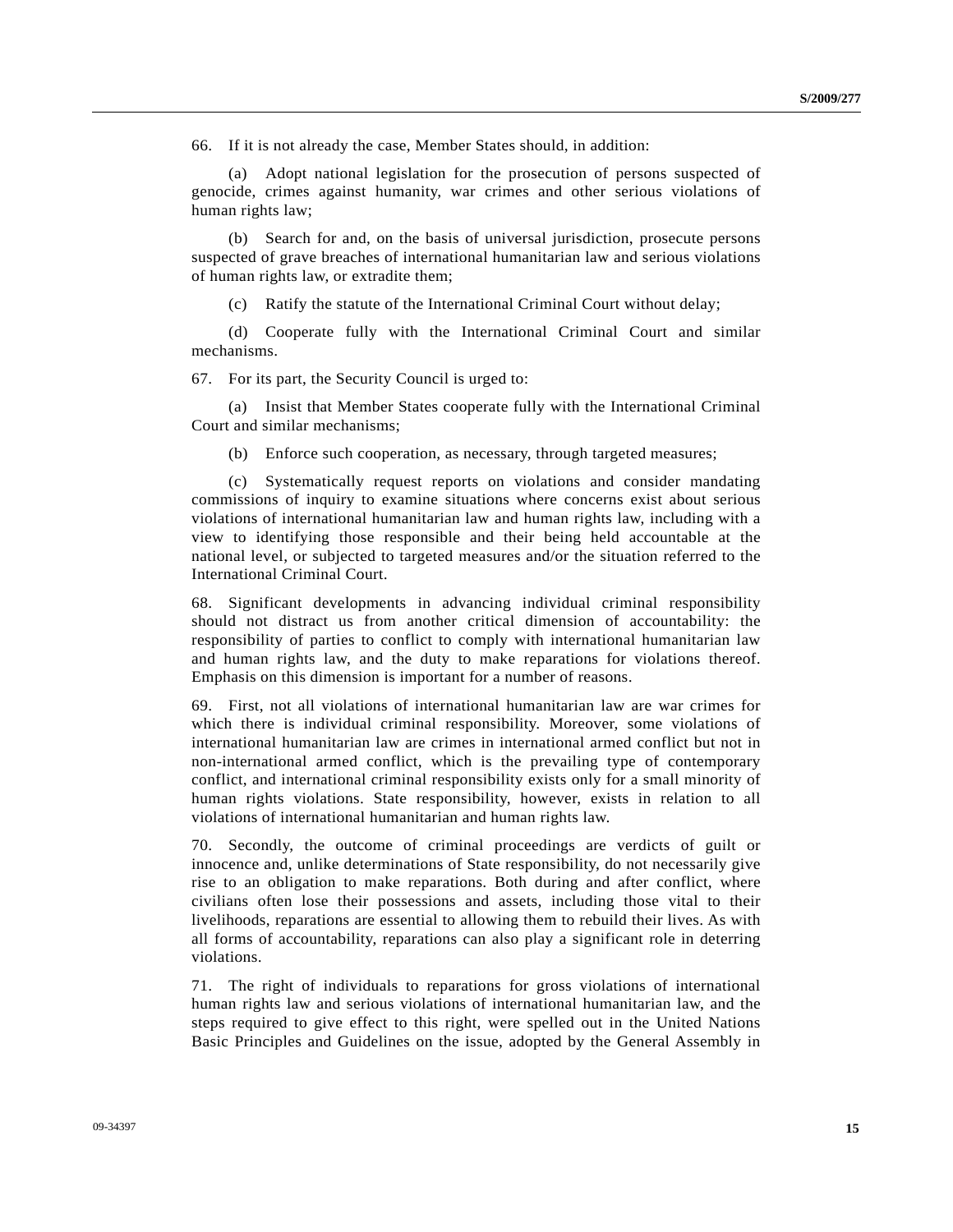its resolution 60/147. I would urge Member States to take the Basic Principles into account and promote respect for them.

72. Although infrequent, reparations mechanisms have been established at the international and national levels. Such mechanisms include the United Nations Compensation Commission, established by the Security Council in its resolution 687 (1991), and the Eritrea-Ethiopia Claims Commission, established pursuant to the peace agreement of December 2000. The Commission allowed individuals to file claims against States for acts that, inter alia, violated international humanitarian law and human rights law. Reference should also be made to property restitution mechanisms established in Bosnia and Herzegovina, Kosovo and Timor-Leste and, most recently, to the establishment, pursuant to General Assembly resolution ES-10/17, of the United Nations Register of Damage Caused by the Construction of the Wall in the Occupied Palestinian Territory, following the Advisory Opinion of the International Court of Justice of 9 July 2004 on the *Legal Consequences of the Construction of a Wall in the Occupied Palestinian Territory*. The Register is mandated to receive claims from all natural or legal persons who have suffered material damage as a result of the construction of the wall.

73. This dimension of accountability must not be overlooked. I would urge the Security Council to call upon States to establish, or to itself mandate, in relevant contexts, mechanisms to receive claims alleging violations of international humanitarian law and human rights law and to support their establishment.

## **IV. Conclusions and next steps**

74. The last 10 years have provided us with a tantalizing sense of the potential of the protection of civilians agenda. The task before us now is to take the necessary steps to fully realize that potential and meet the five core challenges identified in the present report.

75. The report provides pertinent recommendations to this end, premised on the overriding need to enhance compliance and accountability in conflict, that is to say, compliance by all parties to conflict with the applicable law and the demands and decisions of the Security Council, and accountability for those individuals and parties that fail to comply therewith.

76. Fortunately, the Security Council has the tools required for taking these recommendations forward. In practice, this entails:

 (a) Consistent application of the aide-memoire on the protection of civilians in the deliberations of the Security Council, to assist in identifying the pertinent issues and the required responses;

 (b) Regular meetings of the Expert Group, in advance of the establishment and renewal of peacekeeping mandates and with regard to situations impacting adversely on civilians, to ensure that relevant protection concerns and possible responses are discussed and incorporated into the Council's actions;

 (c) Consistent condemnation of violations of the law by all parties to conflict, without exception, and demands for their compliance;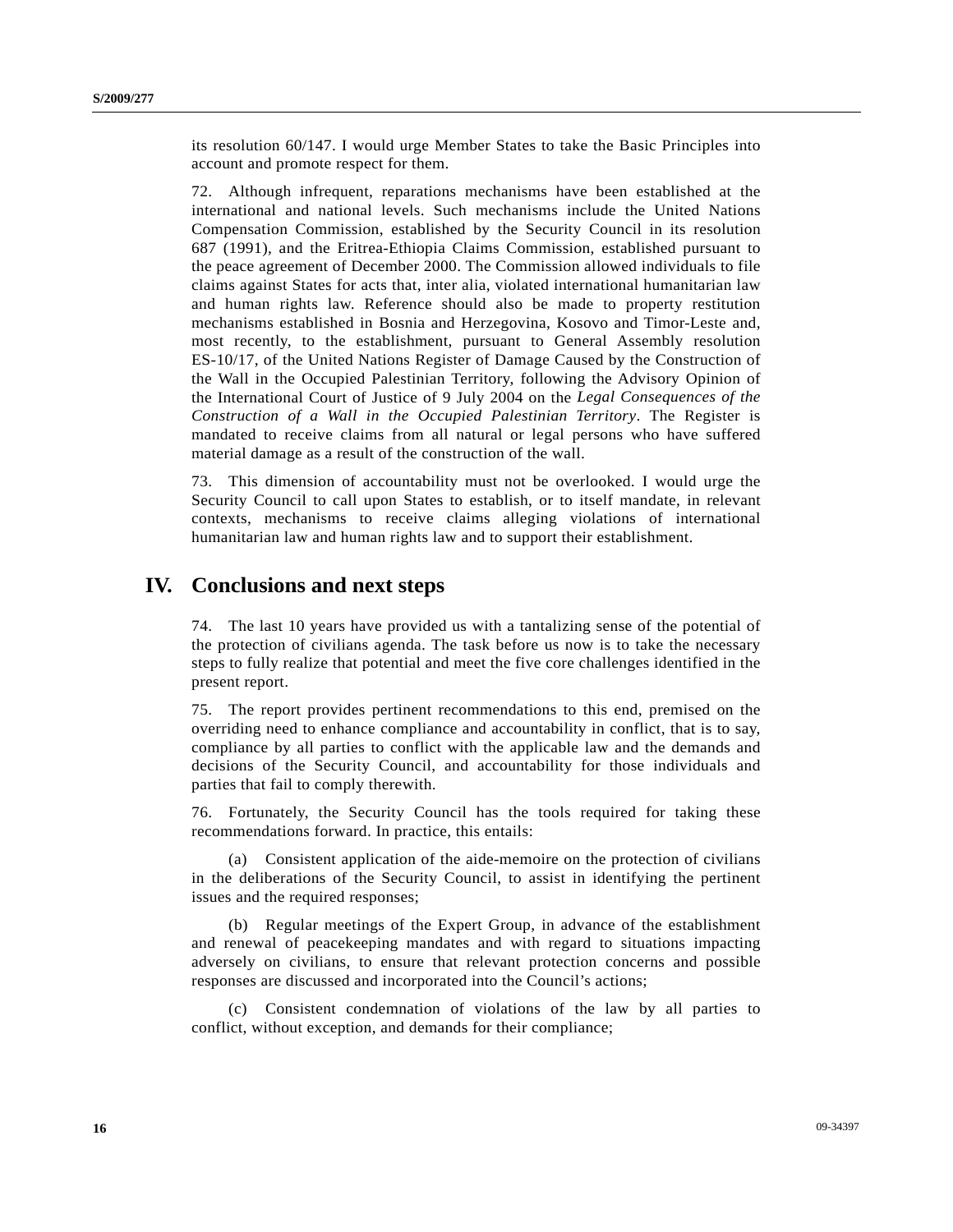(d) Ensuring of consequences for non-compliance, including:

 (i) The imposition — and full implementation — of targeted measures against those individuals and parties that ignore or defy the Council's demands;

 (ii) Mandating commissions of inquiry to examine situations where concerns exist regarding serious violations of international humanitarian law and human rights law, including with a view to identifying those responsible and prosecuting them at the national level, or referring the situation to the International Criminal Court;

 (e) The timely deployment, in relevant situations, of peacekeeping missions or additional temporary capacity with robust protection mandates, appropriate guidance for their implementation and the requisite human and logistical and tactical capacity to ensure the protection of civilians on the ground.

77. I have asked the Under-Secretary-General for Humanitarian Affairs to consult with members of the Security Council on how to take forward the recommendations in the present report, and any additional recommendations that Council members and other Member States may wish to advance during the open debate on protection of civilians in June 2009. The outcome of these consultations will be presented at the open debate in November 2009.

78. At the open-debate in November, I would urge the Security Council and Member States to seize the opportunity of the tenth anniversary of the protection of civilians to reinvigorate their commitment to this agenda and, above all, to work with the United Nations and other relevant actors in a comprehensive and determined effort to make the protection of civilians more systematically and consistently a reality for all those caught or trapped in the conflicts of today, or those of tomorrow.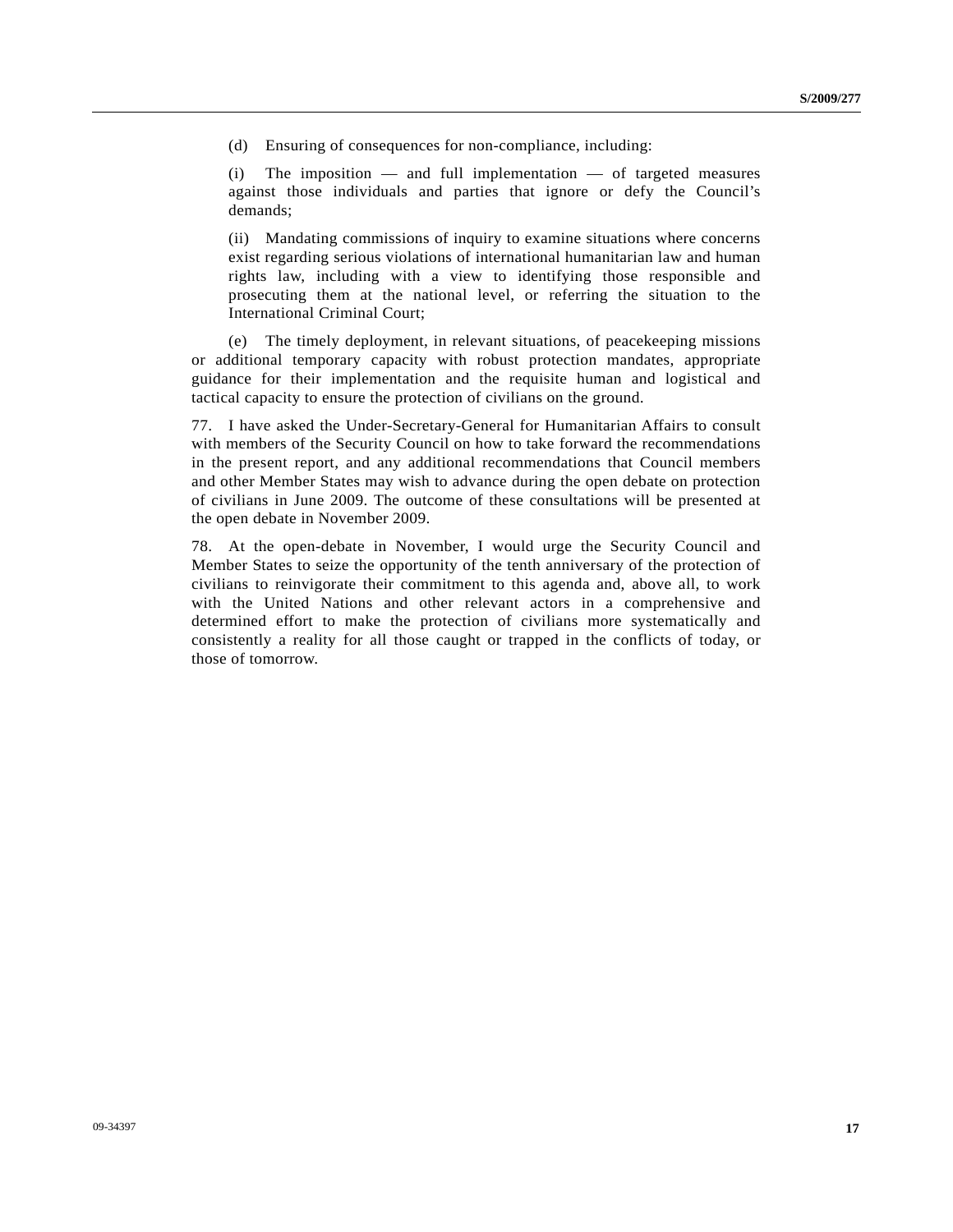## **Annex**

## **Constraints on humanitarian access**

1. Safe, timely and unhindered access is fundamental to efforts to protect civilians and assist those in need. Yet, throughout the world, including in countries on the agenda of the Security Council, the harsh reality is that, owing to a variety of constraints, millions of people have inadequate access to assistance essential for their survival and well-being during times of armed conflict.

2. Understanding the distinct types and patterns of constraints on humanitarian access in a given situation is essential to responding to them. To this end, the Office for the Coordination of Humanitarian Affairs is undertaking more systematic monitoring and analysis of such constraints. The initial findings of that analysis form the basis for the present annex. It aims to provide the Security Council with information on key trends in access constraints and possible measures to contribute to an environment conducive to facilitating access to those in need.

# **I. Types of constraints**

3. Constraints on humanitarian access in armed conflict take different forms. Not all constraints are deliberate in nature and they do not all constitute violations of international humanitarian law. Some are a consequence of the physical environment, such as challenging terrain, harsh climate and inadequate infrastructure, and pose primarily logistical challenges.

4. Other constraints are a consequence of Government policies or the practices of local actors which interfere with humanitarian operations. Still others are related to the intensity of fighting or frequent violence against aid workers and assets.

5. In most conflicts, it is a combination of constraints that prevents aid from reaching civilian populations in need, when and where they need it. The implications for humanitarian operations are decreased effectiveness of activities and increased operational costs. The consequences for conflict-affected populations are protracted suffering and increased risk of displacement, disease and malnourishment.

# **II. The most severe and prevalent constraints**

6. Three types of constraints on access currently pose the greatest challenges owing to their widespread and frequent occurrence and the severity of their implications for humanitarian personnel and operations and of their consequences for populations in need. These are bureaucratic constraints imposed by Governments and other authorities, the intensity of hostilities and attacks on humanitarian personnel and assets.

### **A. Bureaucratic constraints**

7. Bureaucratic restrictions imposed at some, or all, stages of an aid operation can be onerous and time-consuming, and too often cause significant delays in the provision of aid. While, under international humanitarian law, humanitarian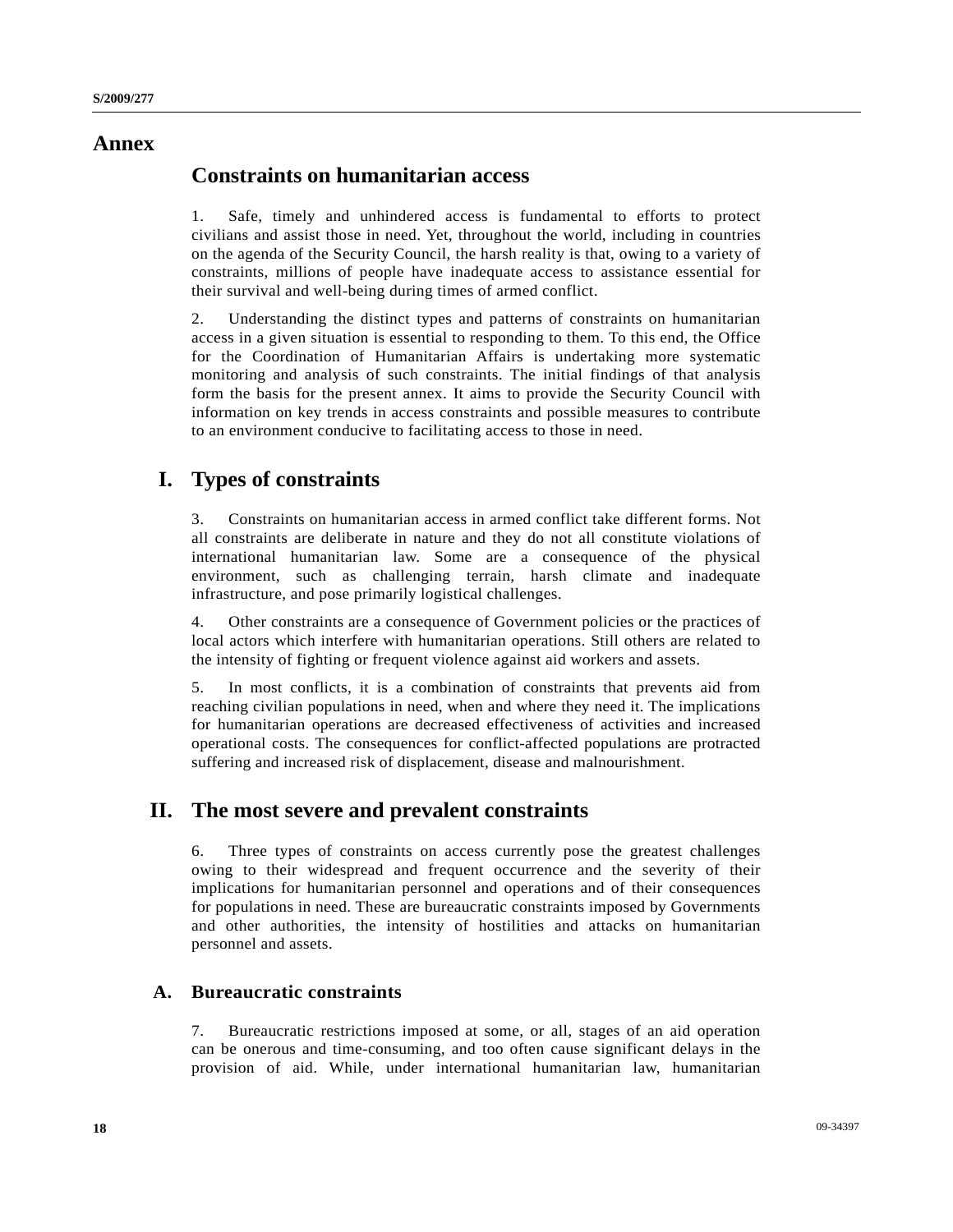activities are subject to the consent of the affected State, restrictions must not place undue burden on those operations at the expense of timely access to, and to the detriment of, the affected population.

#### **1. Restrictions on entry into the country of operations**

8. Bureaucratic restrictions are often imposed on the entry of humanitarian organizations, staff and goods into the country of operations. These lay down complex and lengthy procedures, for example, for negotiating technical agreements with host States, can affect which organizations may operate and where, and complicate the issuance of visas and permits for staff as well as the import of relief supplies. There are many examples, of which three recent cases are described below.

9. In Sri Lanka, permission for the entry of humanitarian personnel into the country requires three levels of authorization, including the relevant line ministries and the Ministries of Defence and Foreign Affairs. The result is delays in staff deployments and significant staff hours consumed processing the required documents.

10. In the Sudan, lapses in the implementation of the 2004 and 2007 Joint Communiqués between the Government and the United Nations, which sought to streamline bureaucratic procedures affecting humanitarian operations, have meant that it typically takes several months to start new humanitarian projects, including recruiting national staff and finalizing technical agreements. For example, it has taken non-governmental organizations up to 27 weeks to deploy international personnel.

11. Furthermore, in March 2009, the Government of the Sudan took the unprecedented decision of suspending the activities of 16 international and national non-governmental organizations. This action contravened the intent of the Joint Communiqués and undermined the considerable effort invested to ensure their implementation. The expulsions had direct humanitarian consequences, including an initially increased risk of water-borne disease for over 900,000 people and significantly reduced surveillance of, and capacity to respond to, outbreaks of communicable disease in Darfur. It also severely compromised the logistical capacity of the humanitarian effort in Darfur, thus constraining the availability of such basic goods as shelter materials. Recent negotiations and efforts to fill the gaps in capacity, have attempted to minimize the impact of the expulsions. However, such a decision would have been much better avoided. The Government of the Sudan has now agreed to new procedures and coordination structures so as to better facilitate relief activities in the Sudan. The implementation of these arrangements must be closely monitored and reinforced in coming months to enable humanitarian actors to adequately and expeditiously address the needs of the affected population of Darfur.

12. Following the hostilities in August 2008, conflicting policies regulating access to South Ossetia were adopted by the relevant parties. The Georgian law on the occupied territories prohibits any humanitarian activity except that accredited by Georgia and undertaken from within Georgia. However, the South Ossetian side and the Government of the Russian Federation insist that humanitarian actors enter South Ossetia via the Russian Federation with the authorization of the South Ossetian side. Although ICRC has re-established its activities in South Ossetia, United Nations humanitarian agencies have yet to receive a response to their attempts to establish a dialogue with the South Ossetian leadership. As a result,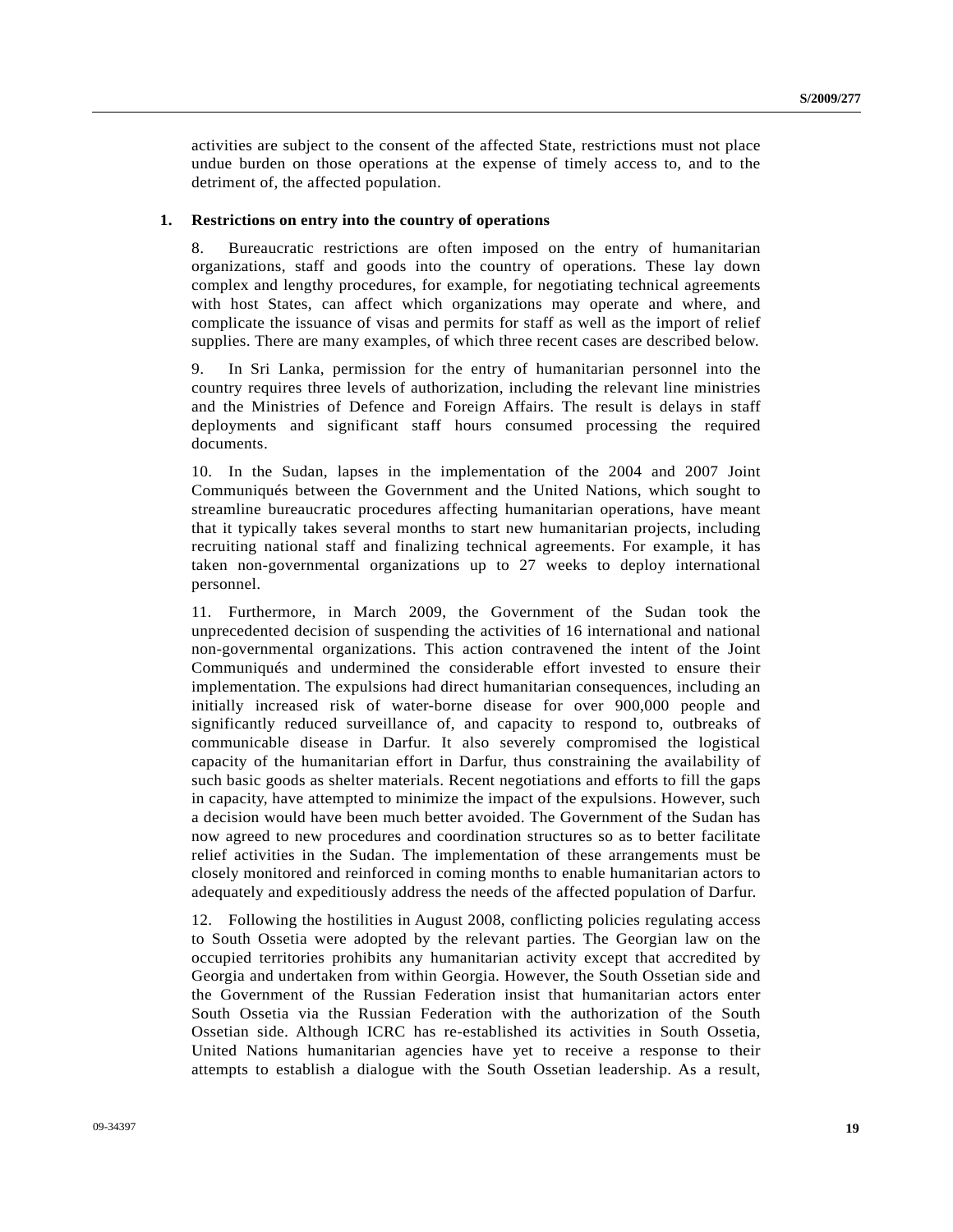while the Government of the Russian Federation undertook significant relief operations in the wake of the hostilities in August 2008, United Nations agencies have been unable to determine the extent of, and respond to, any outstanding humanitarian needs in the area.

#### **2. Restrictions on operations**

13. Once on the ground, humanitarian actors often have to comply with various additional bureaucratic procedures. In some contexts, non-compliance with the minutiae of such procedures can have serious repercussions for humanitarian organizations and beneficiaries, including the closure of operations. Restrictions are often applied to place limits on access to specific areas, on the amount and type of permitted relief items, and how they must be transported.

14. Parties to conflict are entitled to prevent the diversion to their opponents of goods which could be used for military purposes and often take measures to prevent aid distributions consisting of potentially dual-use items. Such measures must be tailored so as not to prevent humanitarian assistance from reaching populations in need. The risk of improper use of relief items can be reduced by allowing humanitarian agencies to manage and monitor the provision of humanitarian aid.

15. For example, even prior to the intensification of hostilities in Sri Lanka, restrictions on the movement of relief items into areas controlled by the Liberation Tigers of Tamil Eelam (LTTE) hindered the provision of humanitarian assistance to those in need. Essential items, such as construction materials, were prohibited. The resulting shortfalls in construction materials affected the fulfilment of shelter and sanitation needs of the affected population, while requests for medicines and for fuel quotas for humanitarian organizations often went unanswered, were only allowed in part, or were delayed or denied. As a result, hospitals were consistently short of essential medicines and lacked sufficient fuel to operate generators, refrigerators and ambulance services.

16. Restrictions are often applied inconsistently, creating unpredictability in the implementation of activities and crippling the flow of humanitarian aid. The import of humanitarian supplies into Gaza, for example, remains subject to unclear and inconsistent criteria and procedures. Together with restrictions on certain relief materials, limitations are imposed on the transfer of cash for humanitarian activities and permission for humanitarian personnel to enter Gaza is often denied or delayed. The cumulative effect of these restrictions and their unpredictability contribute to the protracted suffering of Gaza's civilian population. Since the end of hostilities in January 2009, the Government of Israel has continued to refuse the entry of essential building materials required for the repair or reconstruction of essential public infrastructure, including water supply, sanitation and private homes. Over 50,000 persons continue to be homeless, some of whom live in tents, while water, electricity and sanitation remain inadequate.

17. Furthermore, while bureaucratic impediments often take the form of policies issued at a central level, an overwhelming accumulation of ad hoc and evolving demands imposed by local level officials frequently affect the most basic aspects of humanitarian operations and often contradict central Government policies. In Ethiopia, for example, while the Government has begun to allow humanitarian activities in the Ogaden region, including the provision of food aid for distribution by local actors, access for humanitarian organizations is limited by requirements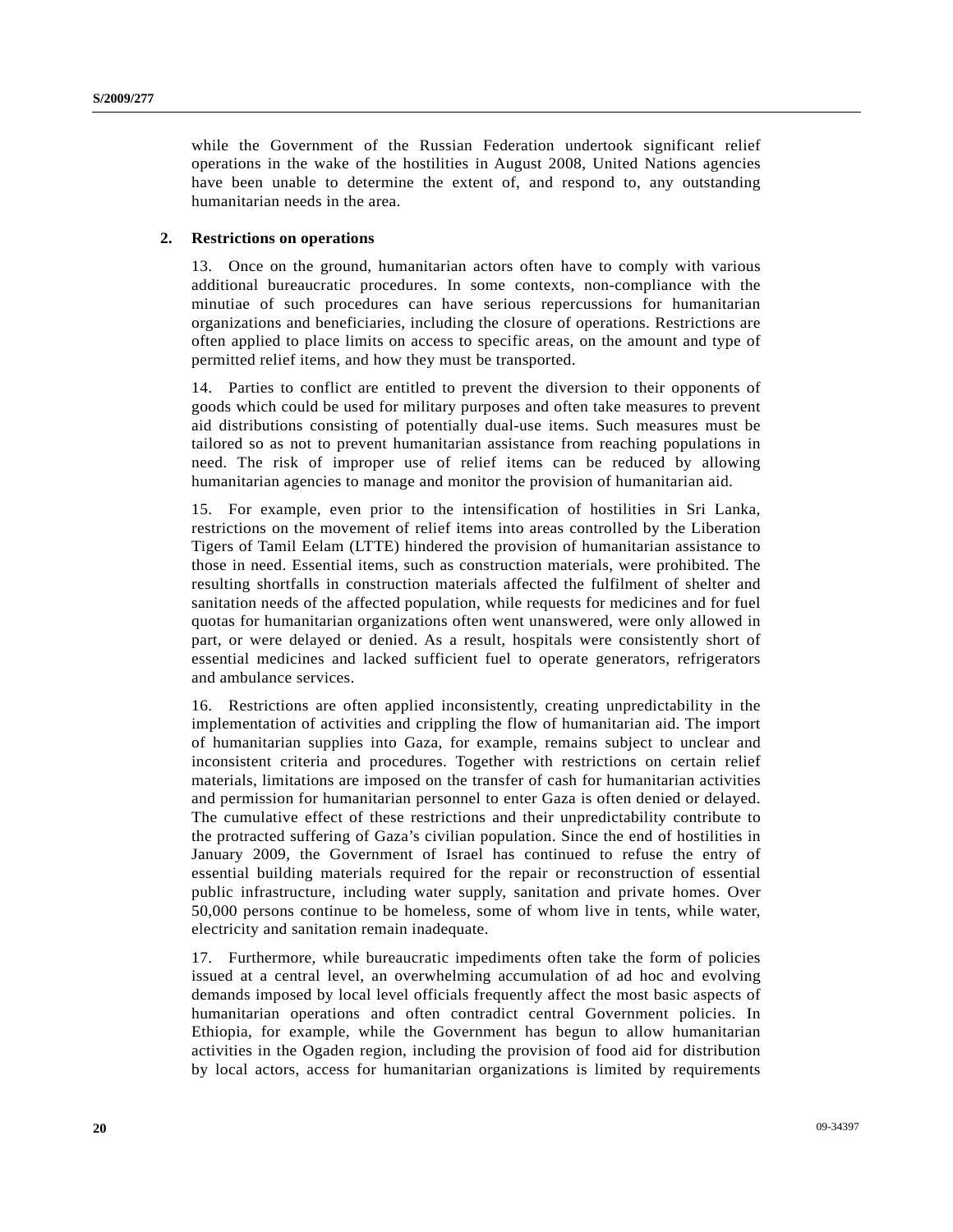imposed by local military commanders who often do not recognize such permissions.

18. In Somalia, local authorities have demanded that humanitarian organizations register and pay fees in each locality where they want to operate, while local armed groups have threatened humanitarian organizations against complying with such demands. In Darfur, the constant proliferation of additional ad hoc restrictions by central and local Government authorities adds to the complexity of impediments on assistance activities. For example, permission is required to move goods from Khartoum to State capitals, where additional restrictions on the means by which supplies are deployed to areas of humanitarian activity are imposed. Humanitarian personnel spend significant portions of their time navigating multiple and often inconsistent demands. The lengthy delays associated with each level of bureaucracy have even resulted in food and medicines becoming spoiled.

#### **3. Impediments to the movement of humanitarian personnel and goods**

19. Checkpoints and roadblocks established by State as well as non-State actors also frequently obstruct the movement of relief personnel and goods. In southcentral Somalia, for example, hundreds of checkpoints and roadblocks, frequent searches of vehicles and personnel, as well as extortion by the many different armed actors operating checkpoints, result in numerous delays and the diversion of assistance. Road travel that should take a few hours can take days. In February 2009, security committees in Mogadishu and Banadir, formed by the parties to the Djibouti Agreement, gave armed groups 48 hours to dismantle roadblocks in the region, thus providing some, albeit limited, relief from harassment and extortion.

20. In the occupied Palestinian territories, impediments to the passage of humanitarian personnel and goods are prolific. In the West Bank, in 2008, the United Nations Relief and Works Agency for Palestine Refugees in the Near East (UNRWA) recorded 918 incidents of interference with the passage of personnel and goods, a 210 per cent increase compared to 2007, resulting in the loss of 16,500 staff hours.

21. In Gaza, the restrictions on border crossings that were imposed in June 2007, which currently remain in effect, continue to impede humanitarian operations and early recovery efforts. For example, the requirement of the Government of Israel that humanitarian goods enter via the Kerem Shalom military crossing rather than via the main commercial crossing point of Karni, which has greater capacity to handle large volumes of goods, adds significant travel time and expense. Furthermore, goods must be unloaded, screened and then reloaded on the opposite side of the border, a requirement which the World Food Programme (WFP) and UNRWA estimate adds \$1.5 to \$2 million per year to programme costs. The lack of spare parts for medical equipment at hospitals and clinics has had a serious impact on the health of the population of Gaza, already weakened by inadequate diet and limited access to specialist medical treatment abroad.

### **B. Intensity of hostilities**

22. In contexts such as Afghanistan, the Central African Republic, Chad, Colombia, the Democratic Republic of the Congo, Iraq, the occupied Palestinian territories, Pakistan, Somalia, Sri Lanka and the Sudan, the intensity of hostilities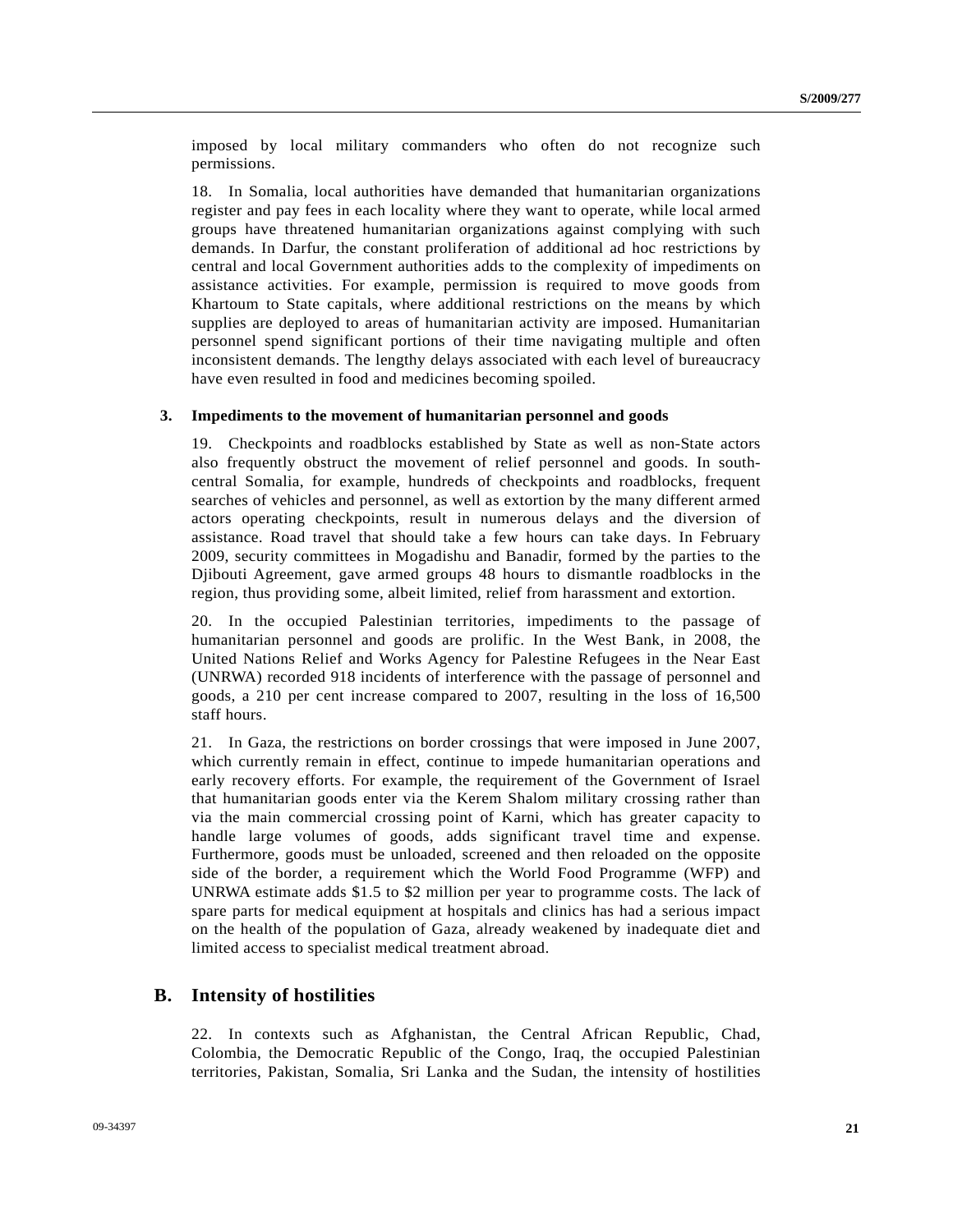frequently precludes access to affected populations and prevents or interrupts ongoing assistance activities. These problems are often exacerbated by the fact that parties to conflict have failed to establish arrangements to enable aid delivery by humanitarian organizations.

23. In Afghanistan, hostilities in the south and south-east of the country have severely impeded movement of both civilian populations and humanitarian organizations, affecting access to assistance in these areas. In the Democratic Republic of the Congo, access has typically been influenced by outbreaks of intense fighting when peace negotiations have stalled. Renewed hostilities between Government forces and the Lord's Resistance Army (LRA) towards the end of 2008 hampered the movement of humanitarian personnel to those affected by the fighting in North Kivu, Haut-Uélé and Ituri. Intense fighting in October and November 2008 forced humanitarian agencies to temporarily evacuate Goma and several other humanitarian hubs. More than 14,000 people who sought refuge from LRA violence in the town of Doruma were cut off from humanitarian aid for nearly two months. Frequent population movements and limited access have prevented a thorough assessment of needs in the east of the country, and it is estimated that up to 100,000 people remain unable to access humanitarian aid.

24. In Sri Lanka, following the relocation of humanitarian agencies from the Vanni in September 2008, a limited number of relief convoys and sea shipments were able to transport some aid to the conflict zone. But these fell far short of the assistance required, including for critically needed medical supplies to treat and evacuate wounded civilians, which has meant that otherwise treatable injuries have frequently resulted in deaths and amputations.

25. Meanwhile, currently, the increased presence of State and non-State parties to the conflict and the intensification of hostilities in north-western Pakistan present significant challenges to reaching the affected civilian population. The United Nations Emergency Relief Coordinator has dispatched a Senior Humanitarian Adviser to help facilitate dialogue so as to obtain the necessary security assurances and to establish appropriate operational modalities so that humanitarian actors can respond to the growing humanitarian need.

26. Few humanitarian agencies and only a fraction of the aid required were permitted into Gaza during the three weeks of hostilities that began in late December 2008. Unilateral suspensions in hostilities were observed but were of insufficient duration to allow safe access to medical services and the distribution of sufficient assistance to the affected population, or to address public health problems resulting from the destruction of civilian infrastructure, in particular public water supply and sanitation facilities. A non-governmental organization survey of the conflict-affected population carried out at the end of January 2009 found that 89 per cent of respondents had not received any assistance since the onset of hostilities.

27. Periodic armed skirmishes have also interrupted the provision of assistance in contexts such as the Central African Republic, Chad, the Democratic Republic of the Congo, the Sudan and Somalia. For example, attacks in a residential area of Mogadishu in January 2008 resulted in the suspension for 20 days of an emergency food programme for 5,000 extremely vulnerable people. In the Central African Republic, a rebel attack on Batangafo in February 2009 resulted in the temporary suspension of emergency school feeding programmes affecting, 22,000 beneficiaries. Though such disruptions may be temporary, they occur frequently and affect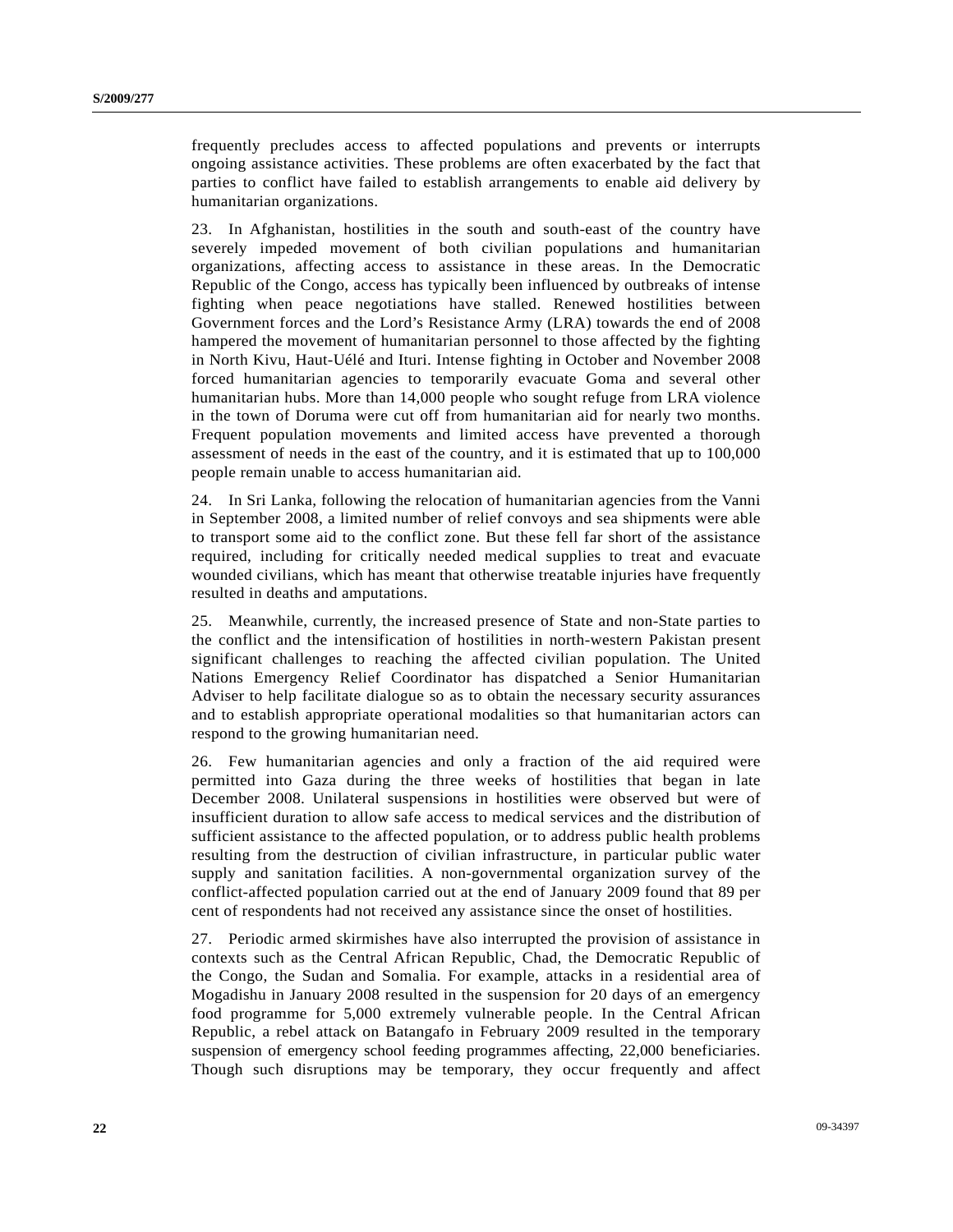thousands of vulnerable people whose well-being depends on consistent and reliable access to assistance.

28. Access problems are not only a result of the inability of humanitarian actors to reach affected populations. Often it is these populations that face difficulties in safely reaching locations where assistance can be provided. During the same hostilities in Gaza, civilians wishing to seek sanctuary in Egypt or Israel to escape the intense aerial bombardment and heavy ground fighting were unable to do so owing to the closure of the border crossing points by the relevant authorities. An estimated one quarter of the population of 1.5 million people was displaced during the fighting, many of whom were obliged to move from one location to another in an effort to find safety. In Sri Lanka, following the intensification of hostilities in the Vanni in 2008, LTTE forcibly prevented civilians from seeking safety and assistance outside the conflict zone.

### **C. Violence against humanitarian personnel and theft of assets**

29. One of the most significant constraints on access is the striking increase in recent years in attacks against humanitarian workers and assets. Violence against humanitarian workers greatly restricts their mobility on the ground, often results in the suspension and, sometimes, cessation of assistance activities, and places the well-being of hundreds of thousands of people at risk.

30. Such violence may be perpetrated by criminal actors for economic gain or by State or non-State actors for political purposes. While it is often difficult to distinguish between these different motivations, it is important to do so, as this will inform the type of response required to mitigate the risks.

#### **1. Global trends**

31. Recent statistical analysis on aid worker insecurity published by the Overseas Development Institute reveals that attacks on humanitarian personnel, facilities and assets have increased significantly in recent years. The overall upward trend since 1997 is marked by a sharp increase in incidents since 2006, with 2008 marking the greatest number of humanitarian workers affected by violence in 12 years. The incidence of kidnapping of humanitarian personnel alone has increased by 350 per cent in the past three years.

32. While the overall number of humanitarian workers has grown over the last decade, the relative increase in incidents against humanitarian personnel and assets surpasses that growth. Around 75 per cent of attacks on aid workers in the past three years have occurred in Afghanistan, Chad, Iraq, Pakistan, Somalia, Sri Lanka and the Sudan. Three of these contexts — Afghanistan, Somalia and the Sudan account for more than 60 per cent of attacks since 2006.

33. National personnel, in particular local contractors of United Nations agencies and non-governmental organization staff, continue to be the most vulnerable, though there has also been a sharp increase in attacks on international staff in the past three years. ICRC is the only humanitarian organization to have experienced a decline in attacks on its personnel. The study attributes this, in part, to the organization's approach to security management which, importantly, emphasizes dialogue with potential sources of threats.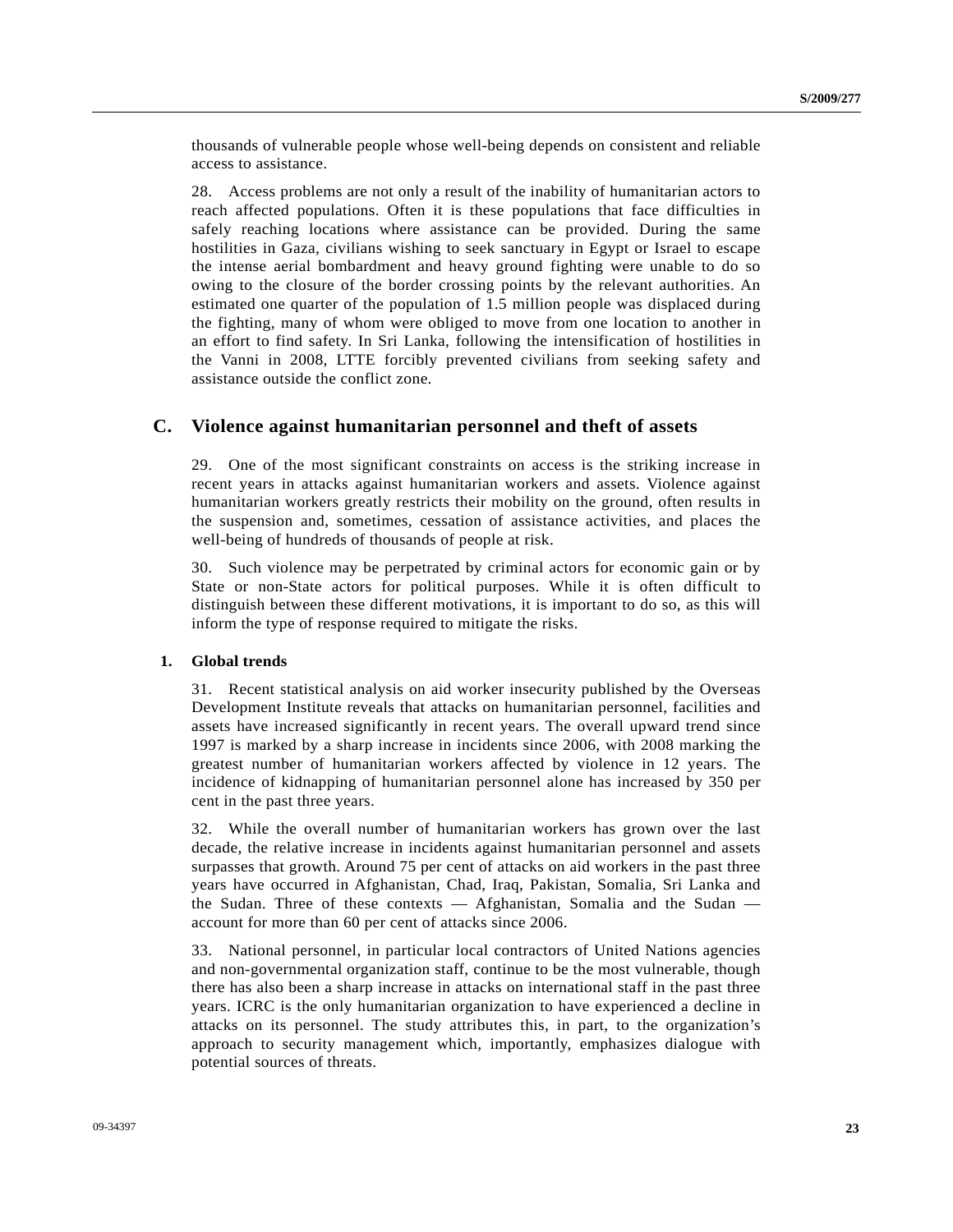#### **2. Violence against humanitarian personnel**

34. Humanitarian personnel have been killed, abducted or otherwise subjected to violence in such places as Afghanistan, Chad, the Democratic Republic of the Congo, Iraq, Pakistan, the Philippines, Somalia, Sri Lanka and the Sudan.

35. In the Democratic Republic of the Congo, more than 20 violent attacks on humanitarian personnel occurred in the first two months of 2009, as compared to 14 during the same period in 2008. In Darfur, attacks and other crimes against humanitarian workers have constantly increased since the international aid effort intensified four years ago. In the first four months of 2009 alone, three humanitarian workers were killed, 18 were assaulted and 15 were abducted.

36. In Somalia, since November 2007, humanitarian workers have been victims of more than 200 violent incidents, including 37 fatalities. Sixteen abducted humanitarian workers remain captive. A bomb attack on the United Nations compound in Hargeisa, which killed two staff members and wounded several others, resulted in the suspension of one third of United Nations activities in Somaliland.

37. In Afghanistan, in 2008, there were 7 abductions of United Nations personnel and 12 armed attacks on United Nations facilities. In addition, 31 non-governmental organization workers were killed that year, the greatest number of fatalities since 2002 and twice those killed in 2007. In addition, there were 170 violent incidents against non-governmental organization personnel, including 78 abductions and 27 staff seriously wounded, an increase of 20 per cent compared to 2007. The first three months of 2009 have seen a 25 per cent increase over the same period in 2008 in incidents directly affecting non-governmental organizations, with abductions and attacks by armed groups involving the use of small arms posing the greatest threats.

38. The severity and prevalence of violence can lead to the suspension or cessation of aid activities and therefore frequently deprives extremely vulnerable people of life-saving assistance. For example, the killing of three staff members in Somalia in January 2008 forced one non-governmental organization to end health services which performed around 70 surgeries and 200 emergency consultations every month.

39. In Iraq, the lack of acceptance of United Nations and non-governmental organization humanitarian actors by Iraqi armed groups and significant security risks to personnel have resulted in heavy reliance on the remote management of humanitarian programmes. Experience has shown, however, that remote management is typically appropriate only in the short term as, over time, programme quality and effectiveness diminishes and other, more sustainable, options must be developed. Limited access in Iraq has had significant humanitarian consequences. In September 2008, some 38 per cent of the 1.6 million internally displaced persons had not received any humanitarian assistance during their displacement.

### **3. Theft of humanitarian assets**

40. Parties to conflict and criminal groups frequently prey upon the assets of humanitarian actors, in particular where chains of command are weak or there is a general breakdown of law and order.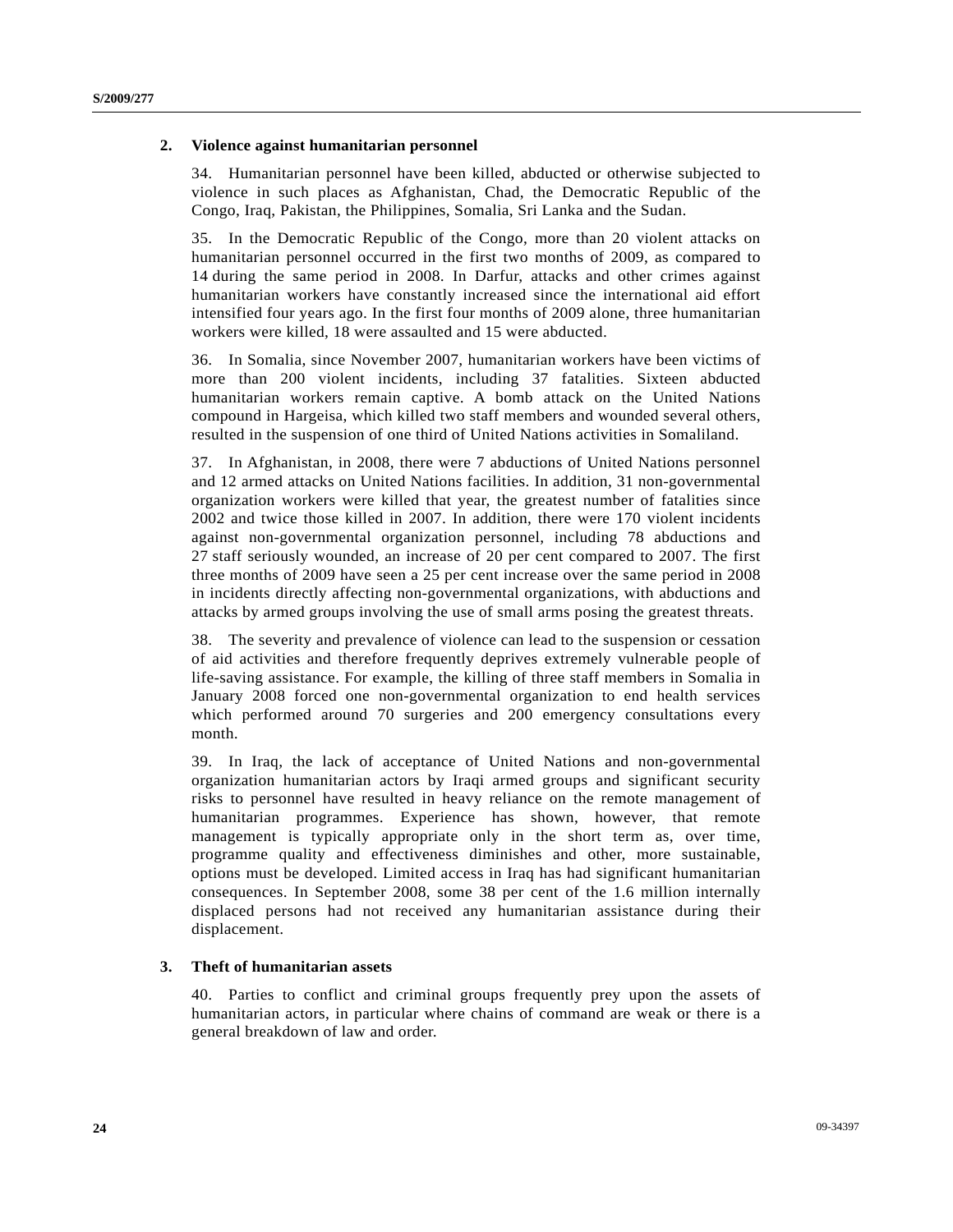41. The theft of humanitarian supplies and assets, in particular vehicles, is an increasingly acute threat to humanitarian action in several conflicts. In Afghanistan, over 40 humanitarian aid convoys and 47 aid facilities were attacked, ambushed or looted in 2008. In Darfur, the number of humanitarian vehicles hijacked or stolen in 2008 doubled compared to 2007, as did the number of armed assaults on humanitarian premises. This trend has continued in 2009, with 41 vehicles hijacked and 54 armed assaults as of mid-April.

42. Humanitarian workers and supplies are particularly vulnerable on roads. In Darfur, for example, owing to insecurity on the roads, many areas have, for several years, been accessible only by air. Travel from Nyala to Kass in Southern Darfur takes only two hours by road. However, the level of banditry requires most agencies to travel by air, increasing the cost of providing assistance to over 200,000 people in Kass and surrounding areas. This is further compounded by constraints on the ability of the United Nations Humanitarian Air Service to operate, including the lack of predictable financing.

43. In North Kivu province of the Democratic Republic of the Congo, 124 violent incidents against humanitarian agencies were reported in 2008 and the trend has increased in 2009. Such incidents are primarily economically motivated and fuelled by the incomplete demobilization of ex-combatants, the fragmentation and proliferation of armed groups and the non-payment of salaries to members of the national armed forces.

44. In Chad, criminal groups have exploited the breakdown of law and order in the east of the country to loot humanitarian supplies. This has frequently led to the temporary suspension of humanitarian activities in the border area, affecting some 180,000 internally displaced persons, 250,000 refugees, as well as the local population. The withdrawal of Chadian security forces from Dogdore precipitated a spate of thefts of non-governmental organization supplies in September 2008 and in February and March 2009. This resulted in the suspension of water, sanitation and health services for 28,000 internally displaced persons.

#### **4. Motivations**

45. Violence against humanitarian personnel and the theft of humanitarian assets can have either economic or political motivations. Understanding those motivations, as far as possible, and the affiliations of perpetrators is essential to developing appropriate responses.

46. Violence against humanitarian personnel may be perpetrated by parties to conflict in furtherance of their political aims. For example, it may be intended to deprive a civilian population of its means of subsistence in order to demoralize the enemy. Alternatively, such violence may be in response to a perceived connection between humanitarian organizations and national and international political actors that are, or are perceived to be, associated with the enemy. The above-mentioned Overseas Development Institute analysis identified an increase in explicitly politically motivated attacks, from 29 per cent of incidents in 2003 to 49 per cent in 2008. Consistent with this finding, a non-governmental organization which analyses aid worker insecurity in Afghanistan found that 65 per cent of violent incidents in 2008 were attributed to non-State armed groups — a marked departure from 2007, when 61 per cent of incidents were attributed to criminal actors.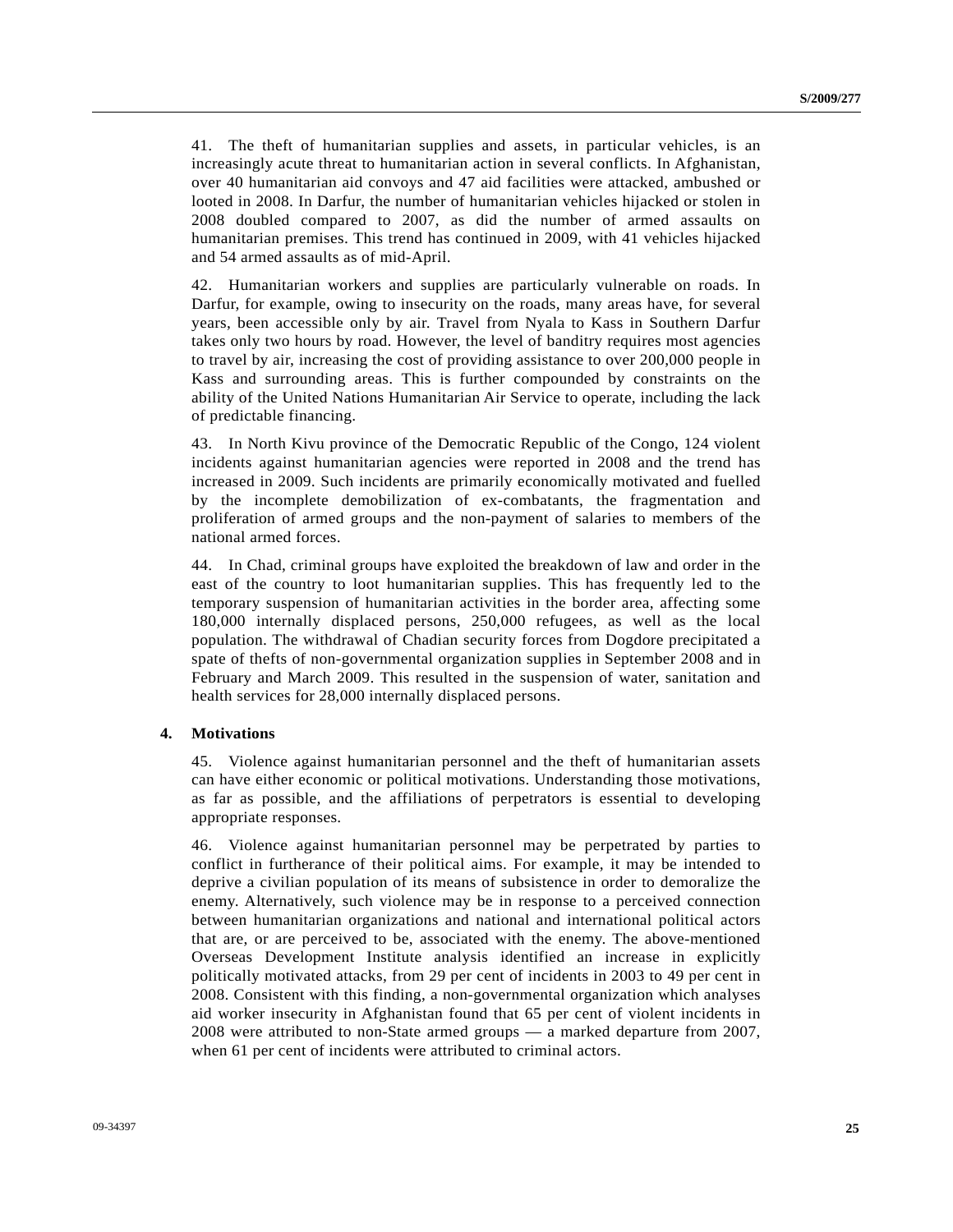47. In a number of situations, the risks faced by humanitarian workers are further heightened by the negative, even overtly hostile, attitudes of Government officials and other prominent individuals towards humanitarian organizations which are often portrayed through the national media. In Somalia, Sri Lanka and the Sudan, this has contributed to an overall threatening atmosphere and has increased the difficulty of negotiating access. In some cases, senior Government officials have publicly condemned humanitarian agencies for engaging in improper conduct, including accusations of active support for a party to the conflict.

48. The theft of assets is often economically motivated and tends to be enabled by weaknesses in chains of command and fuelled by the fragmentation and proliferation of armed groups in the wake of ceasefire or peace agreements, and the incomplete or delayed reintegration and rehabilitation of ex-combatants. Such threats may be mitigated through increased efforts to address these specific problems and other conditions which may give rise to security vacuums and an increase in criminality.

49. In some contexts, parties to conflict and criminal groups may collaborate in the pursuit of both economically and politically motivated attacks on humanitarian agencies. This is particularly pronounced in Afghanistan and Somalia. In the case of Somalia, for example, criminal actors have been known to sell abductees to political actors.

## **III. Addressing access constraints**

50. Humanitarian organizations face significant policy and operational dilemmas in overcoming access constraints and in ensuring that measures adopted to reach populations in urgent need are not detrimental to sustained access in the long run. While constraints must be addressed in a context-specific manner, there are examples of good practice on which to build.

51. Such basic measures as rebuilding roads and bridges, pre-positioning stocks and ensuring the availability of affordable air services can help establish more consistent access. Pooled management of vital assets by humanitarian agencies can assist in securing these assets from theft and ensuring their timely deployment. Where feasible and appropriate, and good alternatives are not available, peacekeeping assets may be able to provide backup logistics capacity to access areas which cannot otherwise be reached or to pre-position essential relief items within a tight time frame. Forward operating bases of peacekeeping missions may provide the opportunity for humanitarian actors to establish an initial presence in areas where humanitarian operations have not yet been established.

52. The simplification of administrative regulations to expedite the provision of assistance was the raison d'être of the above-mentioned Joint Communiqués of 2004 and 2007 between the Government of the Sudan and the United Nations. The Joint Communiqués established and reinforced a moratorium on all restrictions on humanitarian work in Darfur as well as "fast track" procedures for processing immigration and customs requirements. While this agreement initially improved the timeliness of bureaucratic processes and the deployment of humanitarian personnel and assets, as noted above, lapses in its implementation have emerged over time.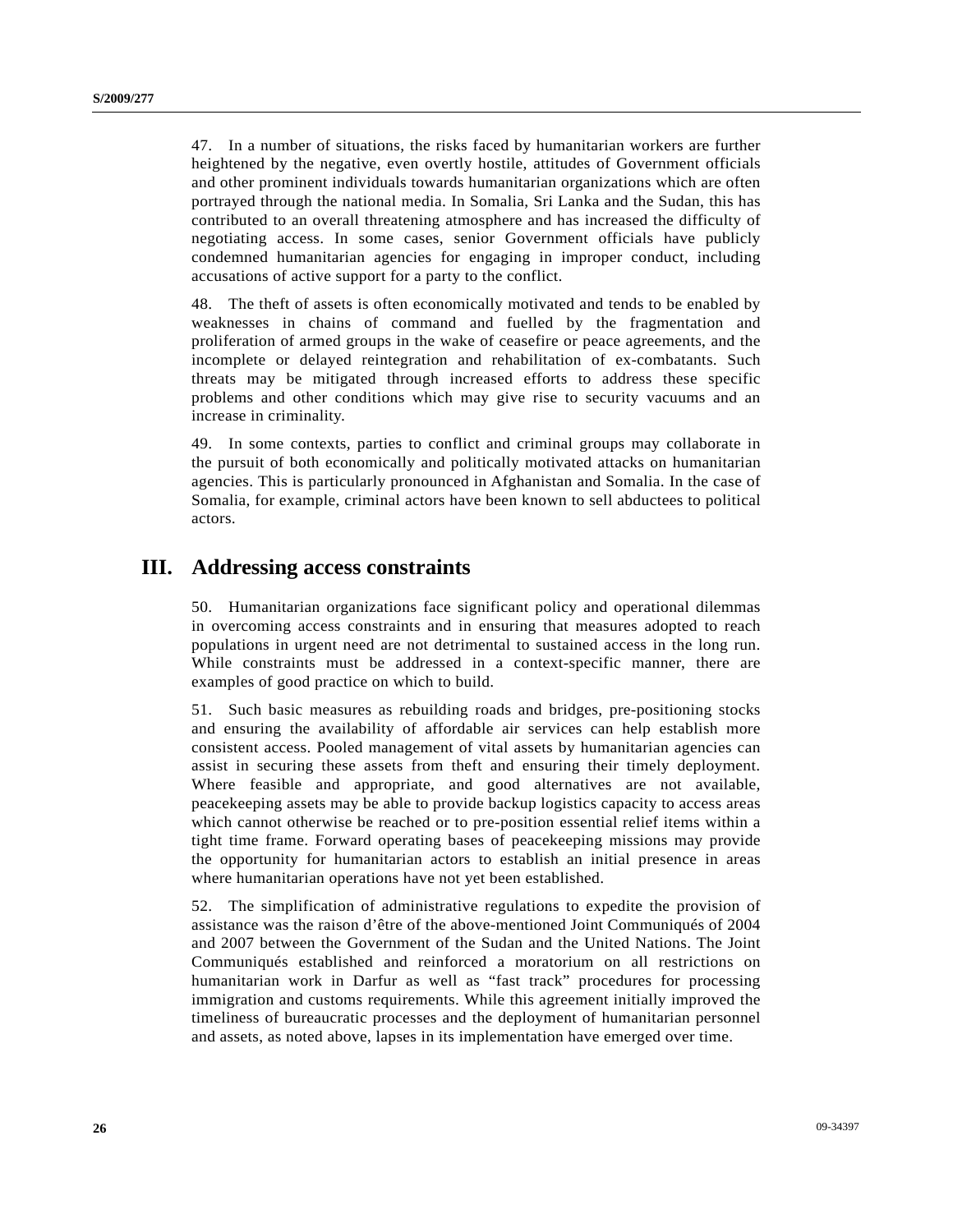53. States should consider taking measures to facilitate the provision of humanitarian assistance, for example, through the adoption of domestic legislation that foresees expedited visa processing and customs clearance for relief personnel, goods and equipment; exemptions from taxes, duties and fees on relief activities; and simplified means for humanitarian organizations to acquire domestic legal personality in order to operate legally in the country. Guidance in this respect could be drawn from the "Guidelines for the domestic facilitation and regulation of international disaster relief and initial recovery assistance".

54. Also in the context of the Sudan, reference should be made to the consistent advocacy efforts of United Nations actors, Security Council Member States and influential States in the region, undertaken in the wake of the expulsions of non-governmental organizations in March 2008. Such efforts helped foster an environment conducive to access negotiations which, in turn, resulted in steps taken by the Government to enable urgent relief activities as well as agreement for expanded coordination and monitoring mechanisms at the State, federal and international levels.

55. In terms of addressing threats to the safety of relief consignments, the provision of naval escorts by several Member States has played an important role in facilitating safe passage for humanitarian supplies in the face of continuing piracy off the Somali coast. By mid-2008, 27 ships carrying over 118,000 metric tons of food for approximately 1.2 million beneficiaries reached Somalia. However, such escorts need to be provided more consistently. The absence of a naval escort throughout August 2008 meant that WFP was able to deliver only 50 per cent of the food consignment for that month, affecting over 1 million people.

56. Also with regard to the safety and security of humanitarian workers and operations, although the European Union Force (EUFOR) in Chad was not originally conceived or structured to carry out policing functions, it adapted its operations to assist in preventing criminality against the humanitarian community, including through its patrols, securing key areas and supply routes, and establishing perimeters within which humanitarian actors could operate without direct accompaniment. It is envisaged that MINURCAT, which took over from EUFOR in March 2009, will continue these activities, though its deployment currently stands at less than 50 per cent of its mandated strength, relying in particular on the Détachement intégré de sécurité. Greater consideration could be given by the Security Council to the use of policing capacity to deter criminal activity in areas of humanitarian operations as well as in seeking to build domestic policing capacity.

57. In the case of the Democratic Republic of the Congo, the use of MONUC armed escorts, as required by United Nations security management procedures, has helped establish and maintain access to affected populations. However, with the recently increased direct involvement of MONUC in operations against armed groups, there is a risk that humanitarian agencies may be caught up in attacks against MONUC, or may experience difficulty in negotiating access with armed groups owing to the perception that their activities support political objectives.

58. Indeed, in particularly insecure environments, while the use of armed escorts can facilitate secure access to populations that would not otherwise be reached, if those providing such services are parties to conflict or otherwise actively engaged in hostilities, this may undermine the perception of neutrality and independence of humanitarian actors and reduce their acceptance on the part of all parties to the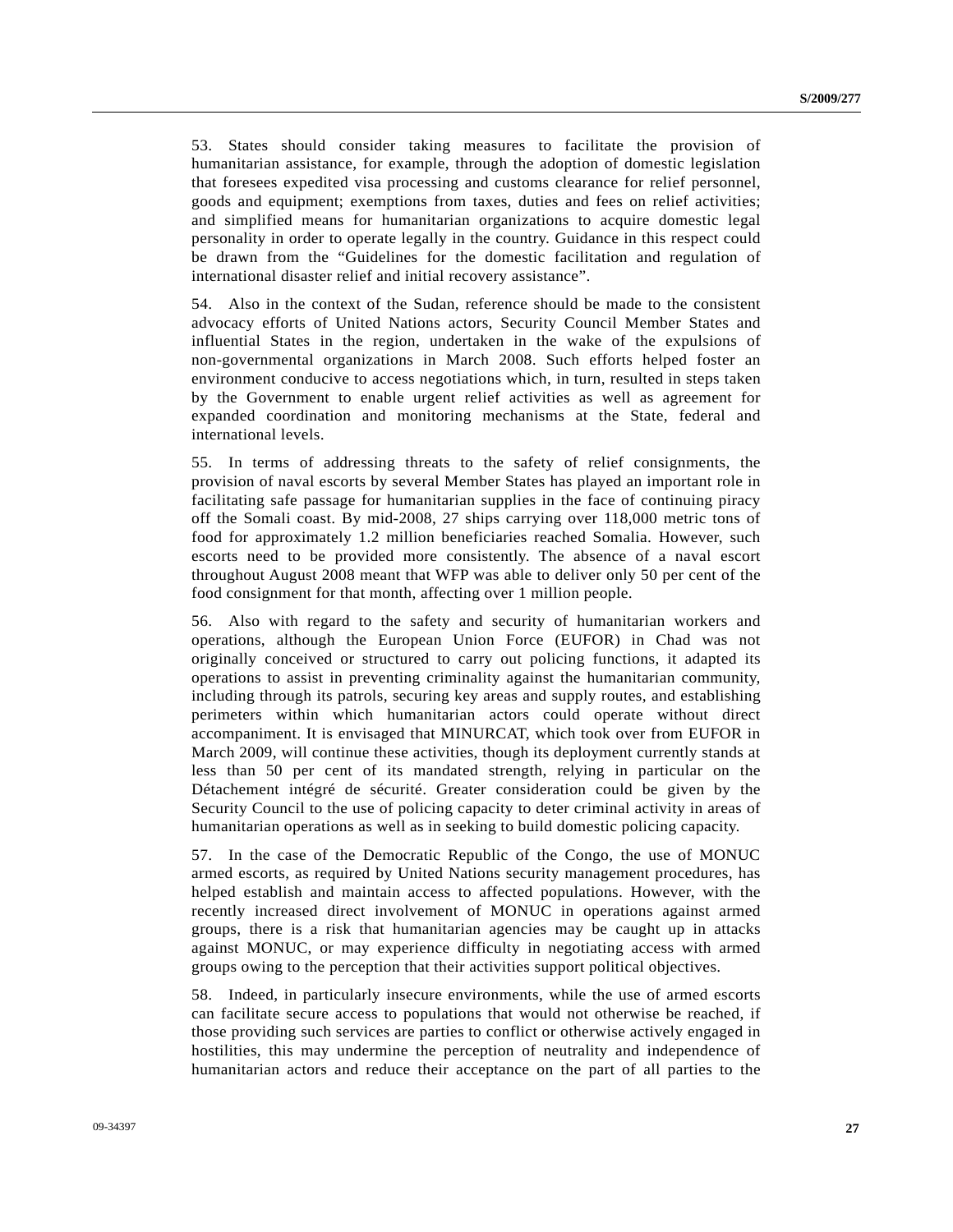conflict and among local populations. Approaches must be found to address security concerns in a way that does not impede humanitarian operations or put beneficiaries at further risk.

59. Systematic dialogue with all parties to conflict, including non-State armed groups, is imperative to establish understanding and acceptance of the neutral and impartial character of humanitarian assistance and the operational modalities of humanitarian agencies, and to sustain access in the long run. In addition, dialogue can be structured around negotiating context-specific arrangements, such as days of tranquillity to conduct immunization or other public health campaigns. In Afghanistan, for example, in 2007 and 2008, the United Nations Children's Fund and the World Health Organization obtained agreement from Afghan and international military forces and from armed opposition groups to undertake polio vaccinations on designated days of tranquillity. The modus operandi of these and similar initiatives should be developed and implemented as and where needed.

60. Similarly, de-conflicting arrangements, whereby communications channels between humanitarian actors and parties to conflict are established to coordinate the time and locations of relief activities, can help to ensure that military operations do not interfere with the delivery of humanitarian assistance. The creation of humanitarian corridors may also be appropriate in situations where security and respect for such corridors can be assured by all parties to conflict for as long as they are needed to provide humanitarian aid.

61. It is regrettable that, in some instances, humanitarian actors have been actively discouraged or expressly forbidden by the affected State from entering into dialogue with non-State groups. The need for, and importance of, such dialogue must be more widely understood by Member States.

# **IV. Considerations for the Security Council**

62. While there are, as indicated, certain initiatives that must be pursued by humanitarian and other relevant actors to facilitate and improve access, the Security Council has an important role to play in promoting an environment that is conducive to the facilitation of humanitarian access to those in need. More specifically, as mentioned above, Council should:

 (a) Consistently condemn and call for the immediate removal of impediments to humanitarian access that violate international humanitarian law;

 (b) Call for strict compliance by parties to conflict and third States with their obligations to allow and facilitate the rapid and unimpeded passage of relief consignments, equipment and personnel, and encourage States to promote respect for humanitarian principles;

 (c) Call upon parties to conflict to allow safe passage for civilians seeking to flee zones of fighting;

 (d) Call upon parties to conflict to agree to the temporary suspension of hostilities and implement days of tranquillity in order to enable relief actions by humanitarian actors;